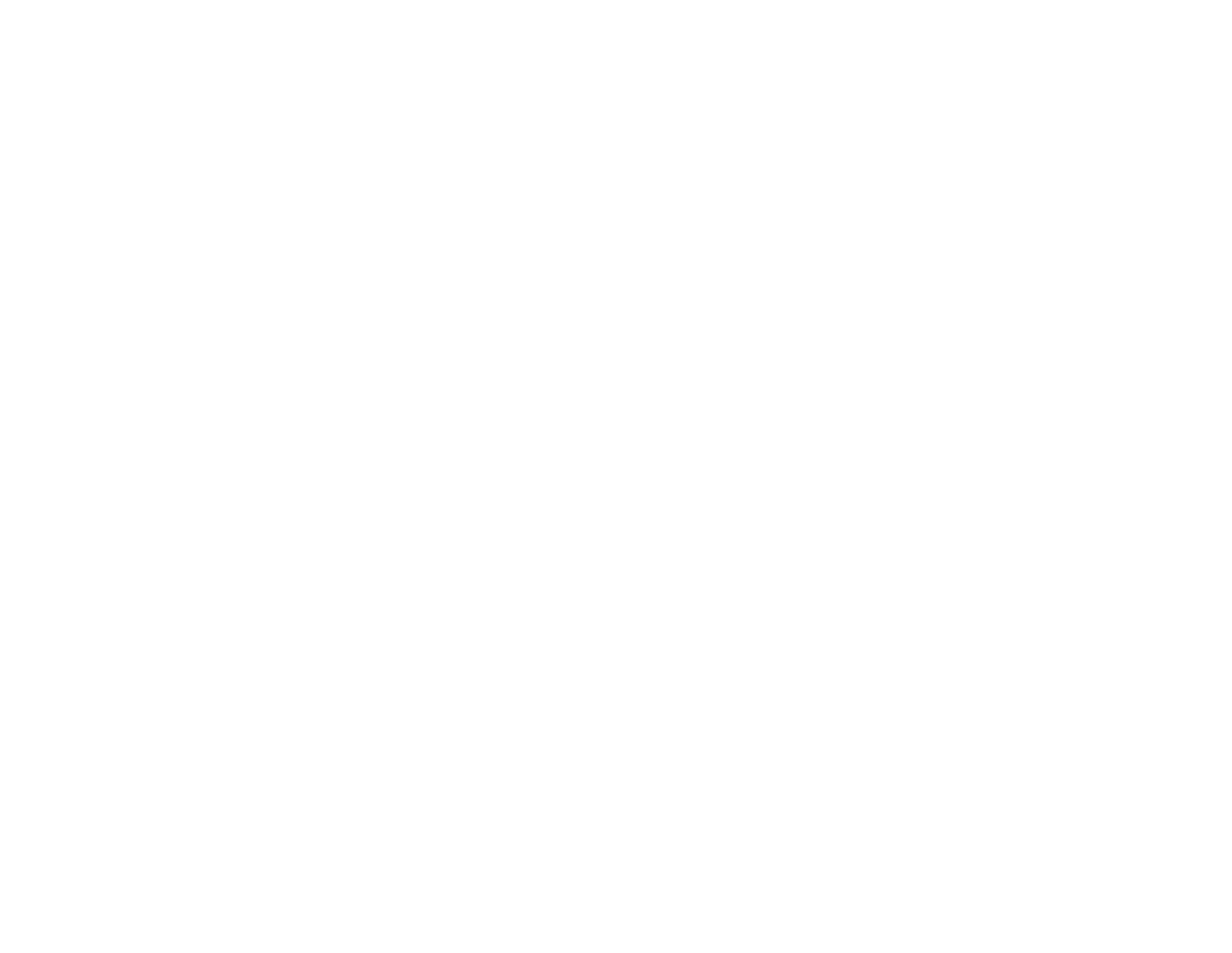#### **Madison Academy Balance Sheet As of March 31, 2015**

#### **ASSETS**

#### **Current Assets**

| <b>Bank Accounts</b>                              |                  |
|---------------------------------------------------|------------------|
| 11-2-101-000 Operating Account                    | 337,172.67       |
| 11-2-101-001 Petty Cash                           | 421.60           |
| 11-2-101-003 Payroll                              | 29.18            |
| 11-2-101-AAAA-0003 Clearing (deleted)             | 0.00             |
| <b>Total Bank Accounts</b>                        | \$<br>337,623.45 |
| <b>Accounts Receivable</b>                        |                  |
| 11-2-141-000 Local AR                             | 585.00           |
| 11-2-141-002 Federal AR                           | 0.00             |
| 11-2-141-AAAA-0002 Accounts Receivable TRG        | 0.00             |
| 11-2-141-AAAA-0005 ARRA IDEA Receivable           | 0.00             |
| <b>Total Accounts Receivable</b>                  | \$<br>585.00     |
| <b>Other current assets</b>                       |                  |
| 11-2-141-0001 Local AR                            | 0.00             |
| 11-2-141-0002 Federal AR                          | 180.00           |
| 11-2-141-001 State AR                             | 991.70           |
| 11-2-141-AAAA-0000 31A At Risk Receivable         | 0.00             |
| 11-2-141-AAAA-0003 A/R Hanley                     | 0.00             |
| 11-2-181 Investments                              | 248,819.41       |
| 11-2-192-000 Prepaid Payroll                      | 0.00             |
| 11-2-192-001 Prepaid Expenses                     | 128,067.49       |
| <b>Credit Card Receivables</b>                    | 0.00             |
| <b>Total Other current assets</b>                 | \$<br>378,058.60 |
| <b>Total Current Assets</b>                       | \$<br>716,267.05 |
| <b>Fixed Assets</b>                               |                  |
| 91-2-221-000 Buildings                            | 10,268,209.36    |
| 91-2-241-000 Furniture & Fixtures                 | 490,104.66       |
| 91-2-241-001 Computers                            | 303,252.18       |
| 91-2-241-AAAA Loan Issuance Costs                 | 785,661.84       |
| <b>Total Fixed Assets</b>                         | \$11,847,228.04  |
| <b>Other Assets</b>                               |                  |
| 11-2-242-AAAA-0000 Accumulated Depreciation       | $-1,136,842.00$  |
| 31-2-101 Cash - DSF                               | 1,022,865.63     |
| 92-2-304-000 Amount to Provide for Long Term Debt | 10,890,020.12    |
| <b>Total Other Assets</b>                         | \$10,776,043.75  |
| <b>TOTAL ASSETS</b>                               | \$23,339,538.84  |
| Page 1 of 2                                       |                  |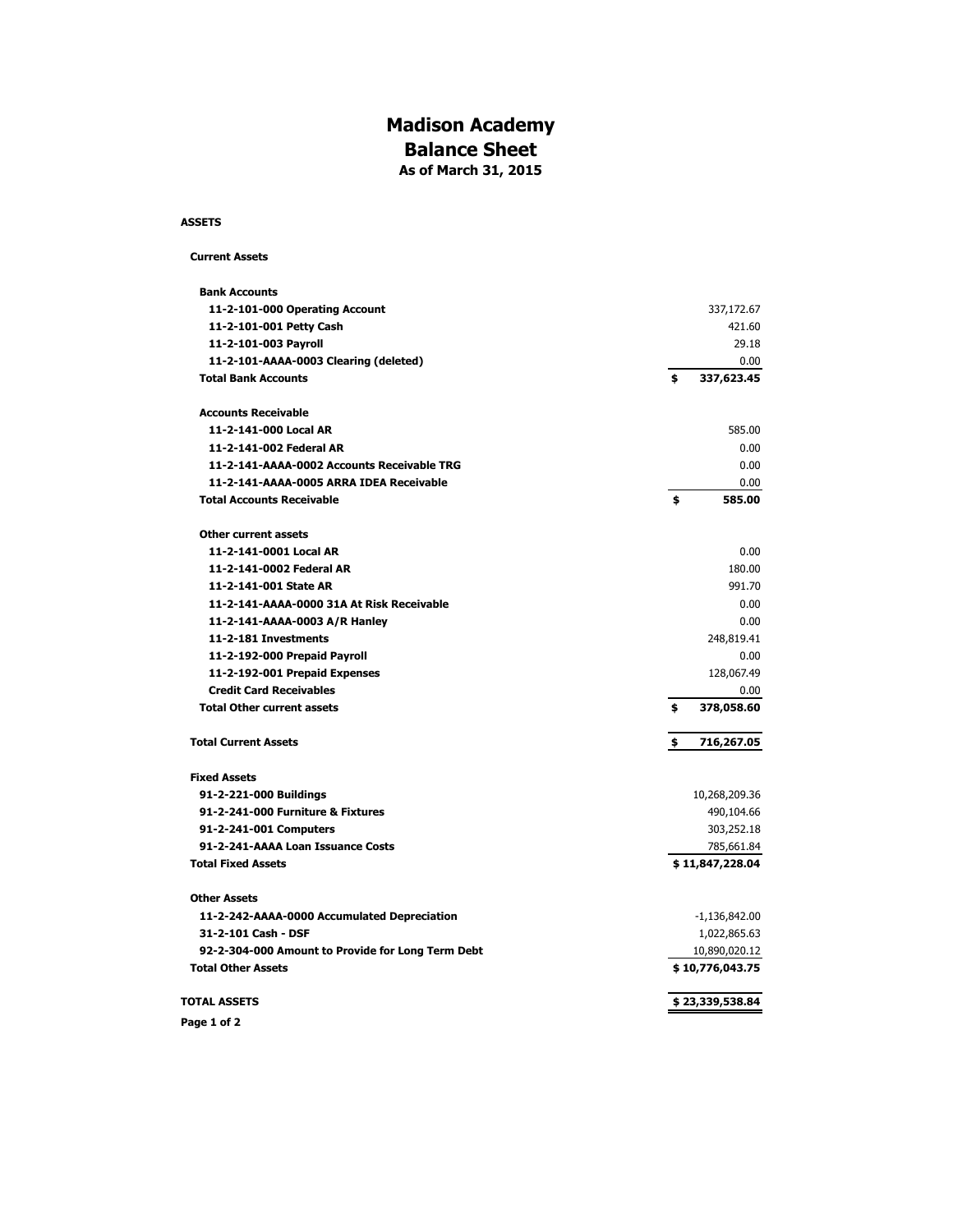#### **Madison Academy Balance Sheet As of March 31, 2015**

#### **LIABILITIES AND EQUITY**

 **Current Liabilities**

| <b>Accounts Payable</b>                          |                  |
|--------------------------------------------------|------------------|
| 11-2-402-000 Accounts Payable                    | 523,142.61       |
| <b>Total Accounts Payable</b>                    | \$<br>523,142.61 |
| <b>Other Current Liabilities</b>                 |                  |
| 11-2-402-AAAA-0001 A/P Audit Adj                 | 0.00             |
| 11-2-407-000 Cash Flow Loan                      | 315,429.30       |
| 11-2-451-000 Accrued Payroll/Tax                 | 1,304.00         |
| 11-2-451-AAAA-0001 Accrued Payroll Tax (deleted) | 0.00             |
| 11-2-461-001 Accrued Expenses                    | $-2,486.75$      |
| 11-2-461-002 Accrued Management Fees             | 50.17            |
| 11-2-461-003 Accrued Oversight Fees              | 29.99            |
| 11-2-471-000 Deferred Revenue                    | 108,138.04       |
| 31-2-407-000 Due to other Govts                  | 1,022,865.63     |
| <b>Due to MPSERS</b>                             | 490.16           |
| <b>Federal Withholding</b>                       | $-31.90$         |
| <b>FICA Withholding</b>                          | 0.00             |
| <b>Net Payroll- Darnell and Meyering</b>         | 7,449.66         |
| <b>Payroll Taxes</b>                             | 0.00             |
| <b>State Withholding</b>                         | 439.08           |
| <b>Unemployment Withholding</b>                  | $-1,256.49$      |
| <b>Total Other Current Liabilities</b>           | \$1,452,420.89   |
| <b>Total Current Liabilities</b>                 | \$1,975,563.50   |
| <b>Long-Term Liabilities</b>                     |                  |
| 92-2-571-000 Lease #1                            | 0.00             |
| 92-2-571-001 Lease #2                            | 0.00             |
| 92-2-571-002 Lease #3                            | 45,020.12        |
| 92-2-571-003 Lease #4                            | 0.00             |
| 92-2-571-004 Portables #1                        | 0.00             |
| 92-2-571-005 Portables #2                        | 0.00             |
| 92-2-571-006 Note Payable TRG                    | 0.00             |
| 92-2-571-007 Note Payable John & Paul            | 0.00             |
| 92-2-571-008 Long Term Debt                      | 10,845,000.00    |
| <b>Total Long-Term Liabilities</b>               | \$10,890,020.12  |
| <b>Total Liabilities</b>                         | \$12,865,583.62  |
| <b>Equity</b>                                    |                  |
| 11-2-741-000 Fund Balance                        | 997,432.74       |
| 91-2-761-000 Investment in General Fixed Assets  | 10,710,385.15    |
| <b>Opening Bal Equity</b>                        | 0.00             |
| <b>Net Income</b>                                | $-1,233,862.67$  |
| <b>Total Equity</b>                              | \$10,473,955.22  |
| TOTAL LIABILITIES AND EQUITY                     | \$23,339,538.84  |
| Page 2 of 2                                      |                  |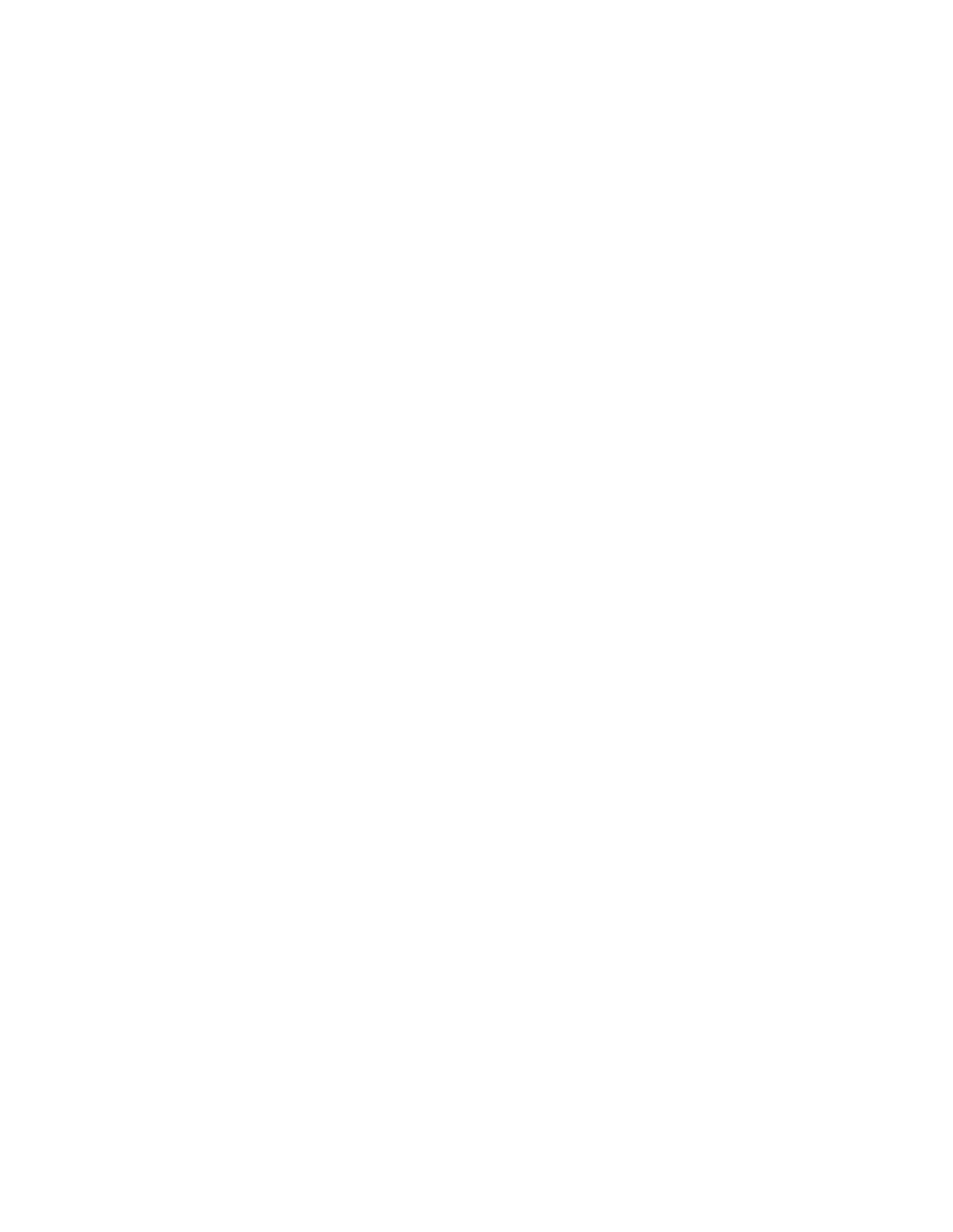## **Madison Academy Check Detail March 2015**

| <b>Date</b> | <b>Check</b> | <b>Name</b>                          | <b>Description</b>                                   | <b>Amount</b> |
|-------------|--------------|--------------------------------------|------------------------------------------------------|---------------|
| 03/01/2015  | 4875         | Aetna, Inc.                          | March Employee Health Care                           | $-41,502.73$  |
| 03/09/2015  | Wire03092015 | Genesee Intermediate School District | <b>Contracted Substitute Teachers</b>                | $-514.20$     |
| 03/12/2015  | 4876         | The Romine Group                     | March 15tg Prepaid/Feb Balance of Payroll            | $-135,890.23$ |
| 03/13/2015  | 4877         | <b>PAR</b>                           | Special Education Testing Supplies                   | $-111.10$     |
| 03/13/2015  | 4878         | <b>MTA Transportation</b>            | December Bus Passes                                  | $-11,000.00$  |
| 03/13/2015  | 4879         | Void                                 | Voided                                               | 0.00          |
| 03/13/2015  | 4880         | <b>BYU Independent Study</b>         | Student Credit Recovery                              | $-580.00$     |
| 03/13/2015  | 4881         | Marshall Pools & Excavating          | Lawn/Snow Contract- Both Locations                   | $-5,840.00$   |
| 03/13/2015  | 4882         | Tyco Integrated Security LLC         | Service Contract 3/1-5/31- Elementary                | $-718.00$     |
| 03/13/2015  | 4883         | Purchase Power                       | February Postage- High School                        | $-256.52$     |
| 03/13/2015  | 4884         | Konica Minolta Premier Finance       | Copier Fees - High School                            | $-1,520.66$   |
| 03/13/2015  | 4885         | Building Bridges Therapy Center      | Contracted Speech Services                           | $-6,479.00$   |
| 03/13/2015  | 4886         | CJ's Catering                        | Student January Breakfast and Lunch                  | $-34,314.68$  |
| 03/13/2015  | 4887         | Pure Water Technology                | Monthly Water Treatment                              | $-78.00$      |
| 03/13/2015  | 4888         | <b>Staples</b>                       | <b>Office Supplies</b>                               | $-92.64$      |
| 03/13/2015  | 4889         | Comcast                              | Phone/Internet Fees- Elementary                      | $-449.25$     |
| 03/13/2015  | 4890         | Genesee Intermediate School District | Workshop Fee/Transportation/ Fees for Manual         | $-415.69$     |
| 03/13/2015  | 4891         | Waste Management                     | Waste Removal- Elementary                            | $-474.28$     |
| 03/13/2015  | 4892         | City of Burton                       | Water/Sewer Fees- Elementary                         | $-961.80$     |
| 03/13/2015  | 4893         | Void                                 | Voided                                               | 0.00          |
| 03/13/2015  | 4894         | Gill-Roy's Hardware                  | Janitorial Supplies- Both Locations                  | $-273.41$     |
| 03/13/2015  | 4895         | <b>Consumers Energy</b>              | Gas Usage Fees- Both Locations                       | $-14,673.49$  |
| 03/13/2015  | 4896         | <b>Pitney Bowes</b>                  | Leasing Fees- Elementary                             | $-107.02$     |
| 03/13/2015  | 4897         | <b>CITI Building Services</b>        | March Cleaning Contract- Both Locations              | $-11,000.00$  |
| 03/13/2015  | 4898         | Howey & Associates                   | General Insurance                                    | $-1,626.00$   |
| 03/16/2015  | 4899         | Cintas                               | Janitorial Supplies- Both Locations                  | $-2,854.32$   |
| 03/17/2015  | 4900         | Mutual of Omaha                      | Balance On January Employee Life/Disability & Dental | $-1,984.22$   |
| 03/17/2015  | 4901         | Mutual of Omaha                      | February Life/Disability & Dental                    | $-6,552.49$   |
| 03/17/2015  | 4902         | Mutual of Omaha                      | March Life/Disability & Dental                       | $-4,048.45$   |
| 03/19/2015  | 4903         | Joe Brewer                           | Reimburse for Shirt Purchase                         | $-319.48$     |
| 03/20/2015  | 4904         | Void                                 | Voided                                               | 0.00          |
| 03/20/2015  | 4905         | Void                                 | Voided                                               | 0.00          |
| 03/20/2015  | 4906         | Comcast                              | Phone/Internet Fees- Both Locations                  | $-907.15$     |
| 03/20/2015  | 4907         | <b>Baker College</b>                 | <b>Tuition Reimbursement</b>                         | $-2,070.00$   |
| 03/23/2015  | Wire03232015 | Genesee Intermediate School District | <b>Contracted Substitute Teachers</b>                | $-1,214.83$   |
| 03/26/2015  | DC03192015   | Gopher                               | <b>Gym Supplies</b>                                  | $-273.43$     |
| 03/26/2015  | 4908         | The Romine Group                     | March 30th Prepaid Payroll                           | $-130,000.00$ |
| 03/27/2015  | 4909         | Gill-Roy's Hardware                  | Janitorial Supplies- Both Locations                  | $-249.77$     |
| 03/27/2015  | 4910         | Orkin                                | Pest Control Fees                                    | $-186.56$     |
| 03/27/2015  | 4911         | Staples Advantage                    | Office Sup                                           | $-422.24$     |
| 03/27/2015  | 4912         | Marshall Pools & Excavating          | Lawn/Snow Contract- Both Locations                   | $-4,380.00$   |
| 03/27/2015  | 4913         | Purchase Power                       | Postage Fees- High School                            | $-78.55$      |
| 03/27/2015  | 4914         | Waste Management                     | Waste Removal- High School                           | $-385.21$     |

**Page 1 of 2**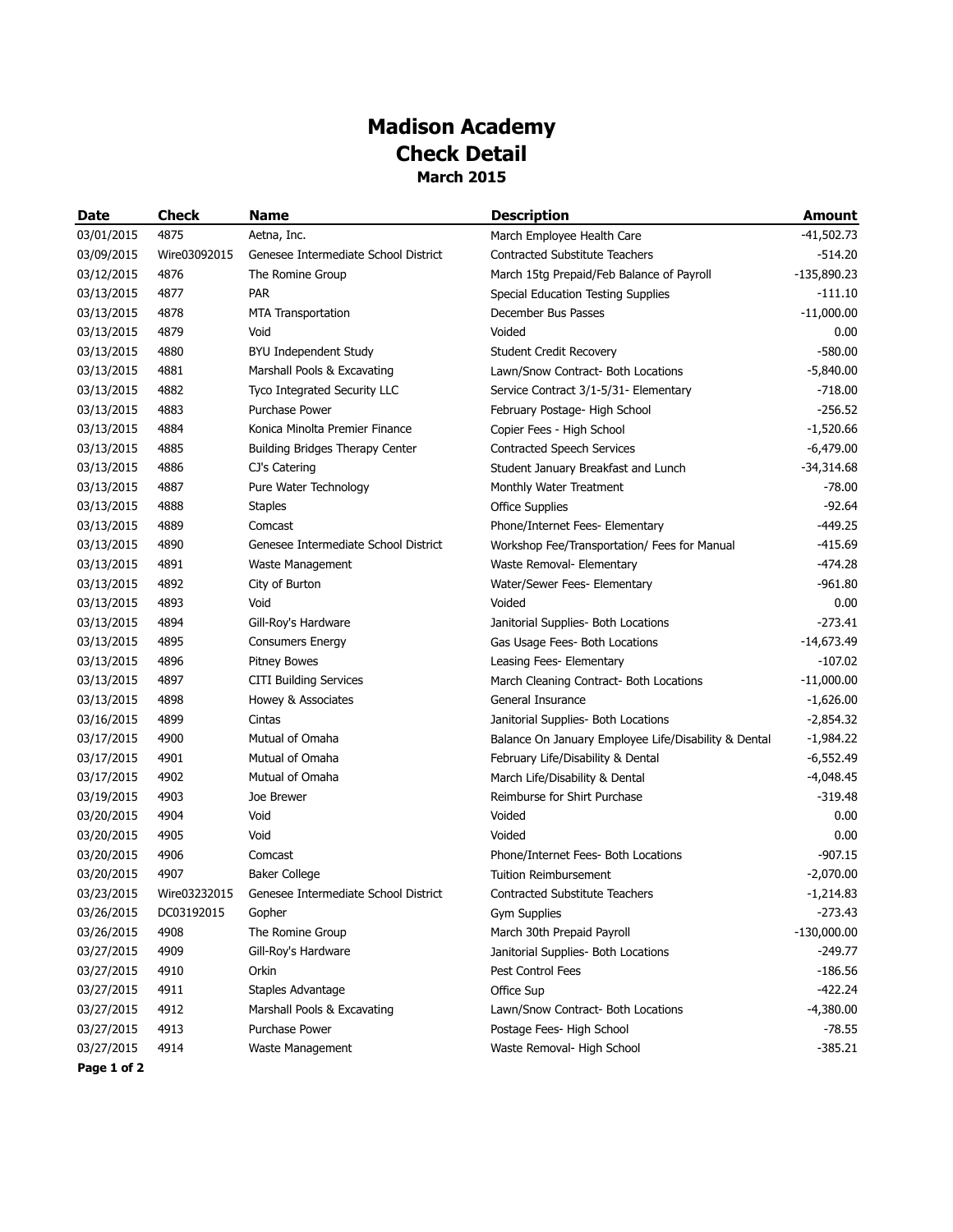## **Madison Academy Check Detail March 2015**

| Date       | Check | <b>Name</b>                         | <b>Description</b>                      | Amount       |
|------------|-------|-------------------------------------|-----------------------------------------|--------------|
| 03/27/2015 | 4915  | Cintas                              | Janitorial Supplies- Both Locations     | $-1,409.05$  |
| 03/27/2015 | 4916  | Bauman's Screen Printing & Graphics | <b>Student Uniforms</b>                 | $-185.00$    |
| 03/27/2015 | 4917  | Tyco Integrated Security LLC        | Service Contract 4/1-6/30- High School  | $-191.73$    |
| 03/27/2015 | 4918  | Valour Consulting Group LLC         | Consulting Fees for School Wide Title I | $-3,600.00$  |
| 03/27/2015 | 4919  | Comcast                             | Phone/Internet Fees- Elementary         | $-449.25$    |
| 03/27/2015 | 4920  | Charter Township of Mundy Treasurer | Water/Sewer- High School                | $-996.57$    |
| 03/27/2015 | 4921  | MTA                                 | February Shuttle Service                | $-3,185.00$  |
| 03/27/2015 | 4922  | Pure Water Technology               | <b>Filtered Water Fees</b>              | $-78.00$     |
| 03/27/2015 | 4923  | Building Bridges Therapy Center     | <b>Contracted Speech Services</b>       | $-5,440.50$  |
| 03/27/2015 | 4924  | Comfort Temp                        | Labor/Materials for HVAC Repair         | $-825.00$    |
| 03/27/2015 | 4925  | Croskey, Lanni & Company, P.C.      | Preparation of 1099's                   | $-285.05$    |
| 03/27/2015 | 4926  | Konica Minolta                      | Copier Contract/Fees- Elementary        | $-1,570.93$  |
| 03/27/2015 | 4927  | CJ's Catering                       | Student February Breakfast/Lunch        | $-11,476.94$ |
| 03/31/2015 | 4928  | The Motivational Foundation         | Fees for Spring College Tour            | $-400.00$    |
| 03/31/2015 | 4929  | Mutual of Omaha                     | April Employee Life/Disability & Dental | $-4,781.31$  |
| 03/31/2015 | 4930  | Aetna, Inc.                         | April Employee Health Care              | -40,230.60   |

Petty Cash

| Date        | <b>Check</b> | <b>Name</b>              | <b>Description</b>                              | <b>Amount</b> |
|-------------|--------------|--------------------------|-------------------------------------------------|---------------|
| 03/03/2015  | 2333         | Sea Life Aquarium        | Field Trip Fees                                 | $-371.00$     |
| 03/04/2015  | 2334         | Joddi Mills              | Reimbursement for Professional Development Fees | $-450.00$     |
| 03/04/2015  | 2335         | <b>Curtis Williams</b>   | Athletics Basketball Referee                    | $-35.00$      |
| 03/04/2015  | 2336         | James Brigance           | Athletics Basketball Referee                    | $-35.00$      |
| 03/09/2015  | 2337         | <b>Curtis Williams</b>   | Athletics Basketball Referee                    | $-35.00$      |
| 03/09/2015  | 2338         | James Brigance           | Athletics Basketball Referee                    | $-35.00$      |
| 03/11/2015  | 2339         | Joddi Mills              | Reimburse for Phone Fees                        | $-183.54$     |
| 03/11/2015  | 2340         | <b>Travis Harris</b>     | Athletics Basketball Referee                    | $-35.00$      |
| 03/11/2015  | 2341         | James Brigance           | Athletics Basketball Referee                    | $-35.00$      |
| 03/11/2015  | 2342         | <b>Curtis Williams</b>   | <b>Athletics Basketball Referee</b>             | $-35.00$      |
| 03/12/2015  | 2343         | Andy Gehrig              | Athletics Basketball Referee                    | $-35.00$      |
| 03/18/2015  | 2345         | 1st Class Transportation | Transportation for Field Trip                   | $-425.00$     |
| 03/18/2015  | 2346         | Leukemia Foundation      | Fundraiser                                      | $-571.00$     |
| 03/19/2015  | 2347         | <b>GISD</b>              | Professional Development Fees                   | $-30.00$      |
| 03/19/2015  | 2348         | Joddi Mills              | Online Credit Recovery/PD Expenses              | $-545.84$     |
| 03/19/2015  | 2349         | Tricia Osborne           | Reimburse for Professional Development Expenses | $-69.63$      |
| 03/23/2015  | 2350         | 1st Class Transportation | Transportation for Field Trip                   | $-600.00$     |
| 03/23/2015  | 2351         | Tricia Osborne           | Reimburse for Office Supplies                   | $-30.15$      |
| 03/26/2015  | 2352         | Dean Transportation      | Transportation for Field Trip                   | $-94.53$      |
| 03/26/2015  | 2353         | Hali Kivari              | Reimburse for Substitute Permit                 | $-45.00$      |
| 03/27/2015  | 2354         | <b>Dollar Tree</b>       | <b>Community Egg Hunt Supplies</b>              | $-50.00$      |
| 03/27/2015  | 2355         | Walmart                  | <b>Community Egg Hunt Supplies</b>              | $-94.20$      |
| 03/31/2015  | 2356         | Tricia Osborne           | Community Egg Hunt Supplies                     | $-267.08$     |
| Page 2 of 2 |              |                          |                                                 |               |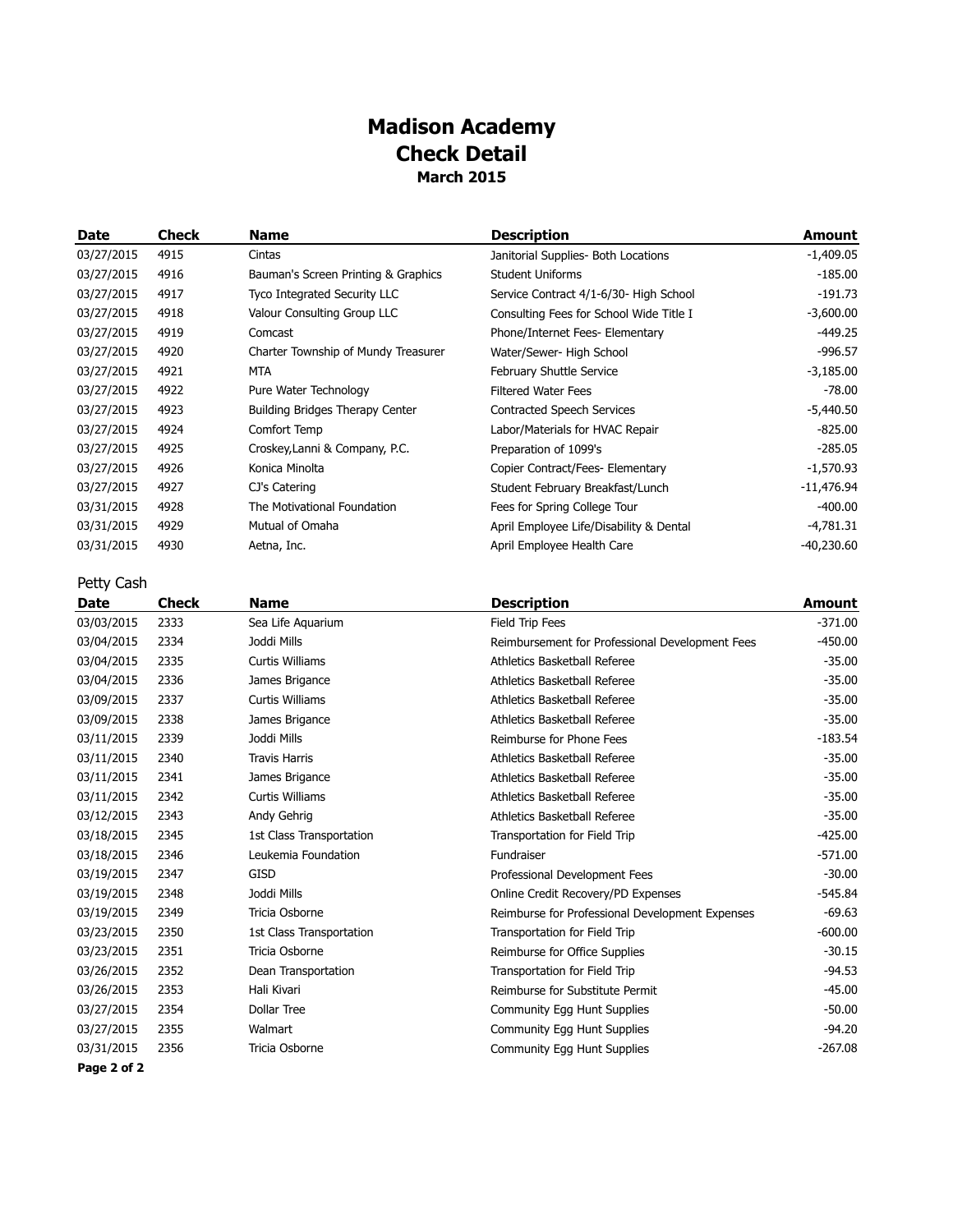|                                        | <b>Actual</b>         | <b>Budget</b>    | <b>Over Budget</b> | % of Budget |
|----------------------------------------|-----------------------|------------------|--------------------|-------------|
| Income                                 |                       |                  |                    |             |
| 11-0-172-000 Uniform Revenue           | 4,626.18              | 5,000.00         | $-373.82$          | 92.52%      |
| 11-0-181-000 After School Student Care | 1,235.00              | 3,000.00         | $-1,765.00$        | 41.17%      |
| 11-0-199-000 Miscellaneous Income      | 26,548.23             | 9,000.00         | 17,548.23          | 294.98%     |
| 11-0-199-001 Fundraising Income        | 571.00                | 0.00             | 571.00             | $0.00\%$    |
| 11-0-199-002 Student Activities        | 392.00                | 0.00             | 392.00             | $0.00\%$    |
| 11-0-199-003 Bay Mills Grant           | 5,269.85              | 2,000.00         | 3,269.85           | 263.49%     |
| 11-0-199-006 ERate Income              | 0.00                  | 3,000.00         | $-3,000.00$        | $0.00\%$    |
| 11-0-199-007 Transportation Income     | 4,717.11              | 8,000.00         | $-3,282.89$        | 58.96%      |
| 11-0-199-008 Athletics Income          | 3,252.63              | 6,000.00         | $-2,747.37$        | 54.21%      |
| 11-0-311-010 State Aid                 | 3,394,975.24          | 6,183,947.00     | $-2,788,971.76$    | 54.90%      |
| 11-0-312-010 Preschool                 | 0.00                  | 174,363.00       | $-174,363.00$      | $0.00\%$    |
| 11-0-312-020 31A At Risk               | 111,937.79            | 201,833.00       | $-89,895.21$       | 55.46%      |
| 11-0-312-020-1 31A Carry Over          | 0.00                  | 108,138.00       | $-108, 138.00$     | $0.00\%$    |
| 11-0-312-120- State Special Ed         | 33,269.97             | 0.00             | 33,269.97          | $0.00\%$    |
| 11-0-414-140 Title I                   | 0.00                  | 246,607.00       | $-246,607.00$      | $0.00\%$    |
| 11-0-414-210 Title II                  | 0.00                  | 10,077.00        | $-10,077.00$       | 0.00%       |
| 11-0-417-120 IDEA                      | 0.00                  | 158,116.00       | $-158, 116.00$     | 0.00%       |
| 11-0-519-000 Special Ed Act18          | 18,647.26             | 26,000.00        | $-7,352.74$        | 71.72%      |
| 25-0-161-110 Student Lunch Income      | 3,212.15              | 25,000.00        | $-21,787.85$       | 12.85%      |
| 25-0-312-110 State Food Income         | 3,459.49              | 5,589.00         | $-2,129.51$        | 61.90%      |
| 25-0-414-110 Federal Food Income       | 108,487.92            | 168,000.00       | $-59,512.08$       | 64.58%      |
| Total Income                           | \$<br>3,720,601.82 \$ | 7,343,670.00 -\$ | 3,623,068.18       | 50.66%      |
| <b>Gross Profit</b>                    | \$<br>3,720,601.82 \$ | 7,343,670.00 -\$ | 3,623,068.18       | 50.66%      |

**Page 1 of 11**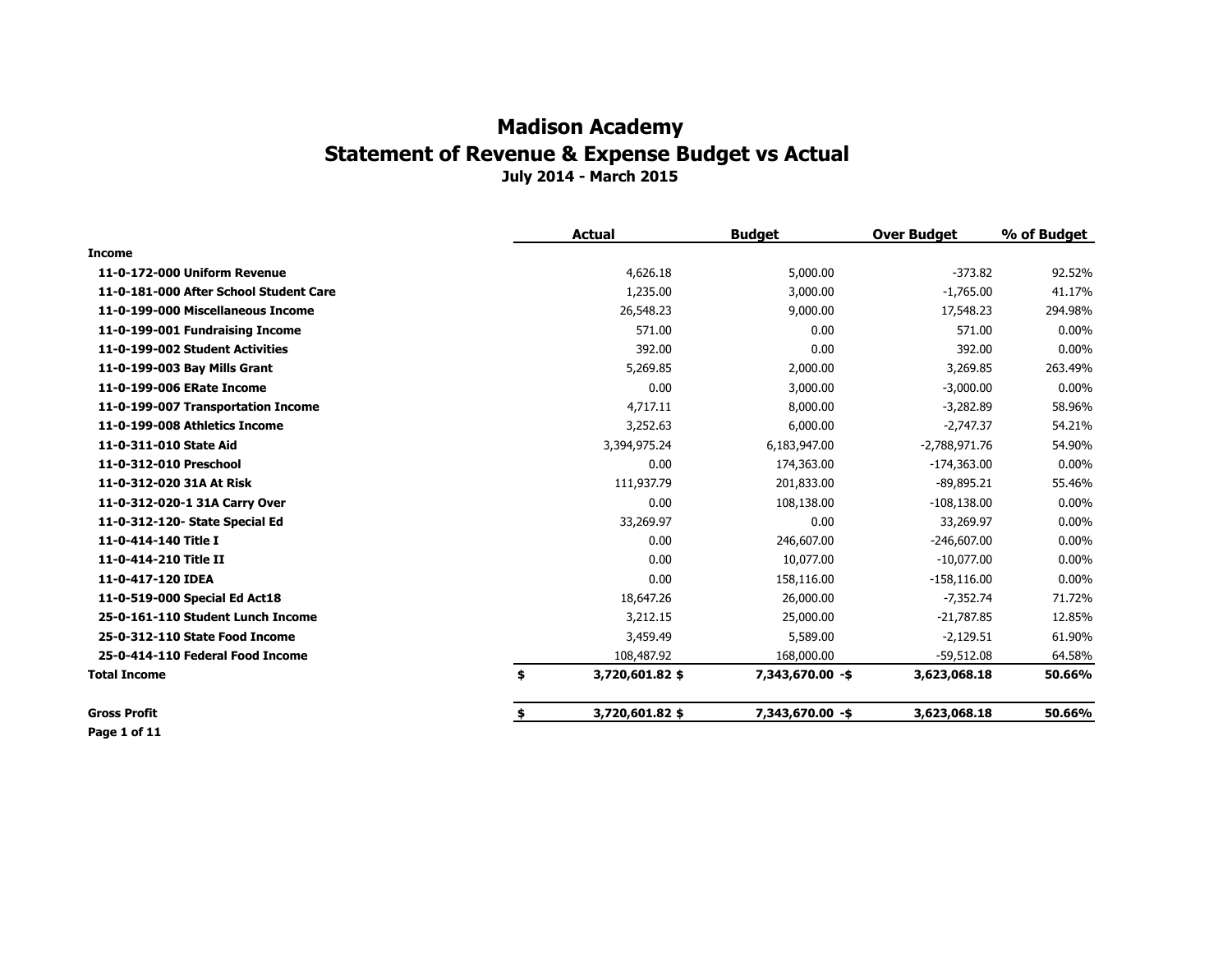|                                               | <b>Actual</b>         | <b>Budget</b>    | <b>Over Budget</b> | % of Budget |
|-----------------------------------------------|-----------------------|------------------|--------------------|-------------|
| <b>Expenses</b>                               |                       |                  |                    |             |
| 11-1-111 Elementary                           |                       |                  |                    |             |
| 3110-1240-101-000 Teacher Salaries            | 396,095.72            | 501,084.00       | $-104,988.28$      | 79.05%      |
| 3110-1240-101-001 Shared Services             | 613,000.23            | 989,527.00       | $-376,526.77$      | 61.95%      |
| 3110-1870-101-000 Substitute Teachers         | 29,510.26             | 52,000.00        | $-22,489.74$       | 56.75%      |
| 3110-2120-101-000 Life/Disability             | 4,528.28              | 22,359.00        | $-17,830.72$       | 20.25%      |
| 3110-2130-101-000 Health                      | 59,668.17             | 112,585.00       | $-52,916.83$       | 53.00%      |
| 3110-2130-101-001 Shared Service Health       | 94,160.50             | 159,375.00       | $-65,214.50$       | 59.08%      |
| 3110-2820-101-000 401K                        | 1,617.17              | 119,249.00       | $-117,631.83$      | 1.36%       |
| 3110-2830-101-000 FICA                        | 30,871.79             | 38,333.00        | $-7,461.21$        | 80.54%      |
| 3110-2830-101-001 Shared Service FICA         | 45,573.71             | 75,699.00        | $-30,125.29$       | 60.20%      |
| 3110-2840-101-000 WC                          | 0.00                  | 7,453.00         | $-7,453.00$        | $0.00\%$    |
| 3110-2850-101-000 Unemployment                | 14,851.62             | 30,000.00        | $-15,148.38$       | 49.51%      |
| 3110-2850-101-001 Shared Service Unemployment | 25,536.36             | 45,000.00        | $-19,463.64$       | 56.75%      |
| 3110-601-000 Accelerated Math/Reader          | 0.00                  | 11,500.00        | $-11,500.00$       | $0.00\%$    |
| 3220-101-000 Workshops                        | 695.00                | 2,000.00         | $-1,305.00$        | 34.75%      |
| 5110-101-000 Teaching Supplies                | 12,736.98             | 8,000.00         | 4,736.98           | 159.21%     |
| 5210-101-000 Textbooks                        | 10,408.83             | 9,500.00         | 908.83             | 109.57%     |
| 7910-101-002 Uniforms                         | 3,327.59              | 5,000.00         | $-1,672.41$        | 66.55%      |
| 7910-101-003 Miscellaneous                    | 616.69                | 1,000.00         | $-383.31$          | 61.67%      |
| 7910-101-004 Shared Service Expense           | 150,000.12            | 150,000.00       | 0.12               | 100.00%     |
| Total 11-1-111 Elementary                     | \$<br>1,493,199.02 \$ | 2,339,664.00 -\$ | 846,464.98         | 63.82%      |

**Page 2 of 11**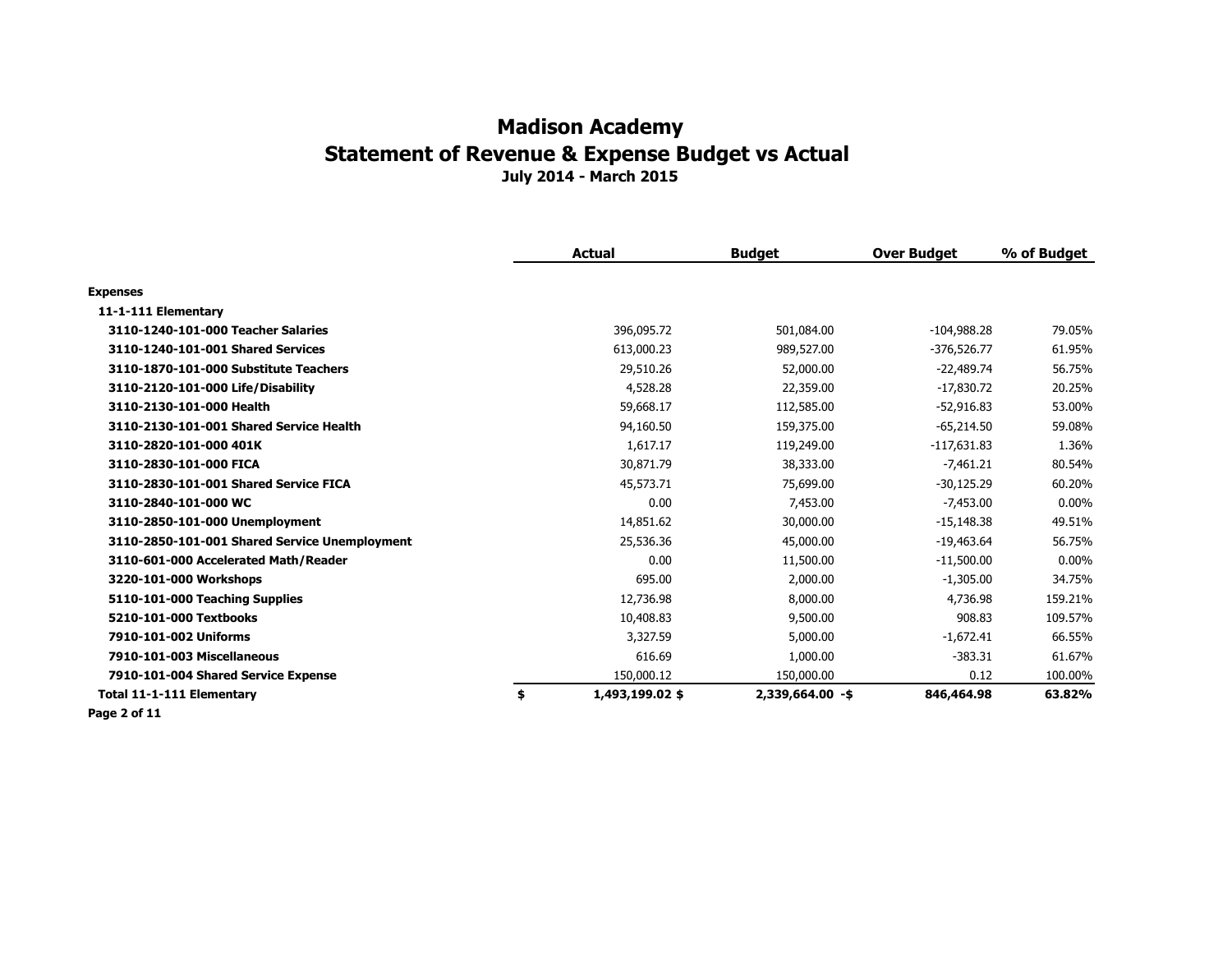|                                                         | Actual              | <b>Budget</b>  | <b>Over Budget</b> | % of Budget |
|---------------------------------------------------------|---------------------|----------------|--------------------|-------------|
| 11-1-113 High School                                    |                     |                |                    |             |
| 3110-1240-101-000 Teacher Salaries                      | 252,770.31          | 262,093.00     | $-9,322.69$        | 96.44%      |
| 3110-1240-601-000 Title I Intervention/ Credit Recovery | 154.35              | 0.00           | 154.35             | $0.00\%$    |
| 3110-2120-101-000 Life/Disability                       | 6,094.08            | 3,931.00       | 2,163.08           | 155.03%     |
| 3110-2130-101-000 Health                                | 33,873.68           | 54,031.00      | $-20,157.32$       | 62.69%      |
| 3110-2820-101-000 401K                                  | 0.00                | 20,967.00      | $-20,967.00$       | $0.00\%$    |
| 3110-2830-101-000 FICA                                  | 19,122.67           | 20,050.00      | $-927.33$          | 95.37%      |
| 3110-2840-101-000 Workers Comp                          | 0.00                | 1,310.00       | $-1,310.00$        | $0.00\%$    |
| 3110-2850-101-000 Unemployment Comp                     | 9,657.93            | 12,000.00      | $-2,342.07$        | 80.48%      |
| 3110-601-000 Title I Student Assessments                | 0.00                | 8,886.00       | $-8,886.00$        | $0.00\%$    |
| 3110-601-001 Title I On-Line Credit Recovery            | 350.00              | 7,000.00       | $-6,650.00$        | 5.00%       |
| 5110-101-000 Teaching Supplies                          | 2,928.61            | 6,000.00       | $-3,071.39$        | 48.81%      |
| 5110-101-001 Online Class Fee                           | 4,635.83            | 5,000.00       | $-364.17$          | 92.72%      |
| 5110-601-009 Title I Math/Reading Supplies              | 0.00                | 3,301.00       | $-3,301.00$        | $0.00\%$    |
| 5210-101-000 Textbooks                                  | 1,694.97            | 2,000.00       | $-305.03$          | 84.75%      |
| 7910-101-000 Miscellaneous                              | 300.00              | 500.00         | $-200.00$          | 60.00%      |
| Total 11-1-113 High School                              | \$<br>331,582.43 \$ | 407,069.00 -\$ | 75,486.57          | 81.46%      |

**Page 3 of 11**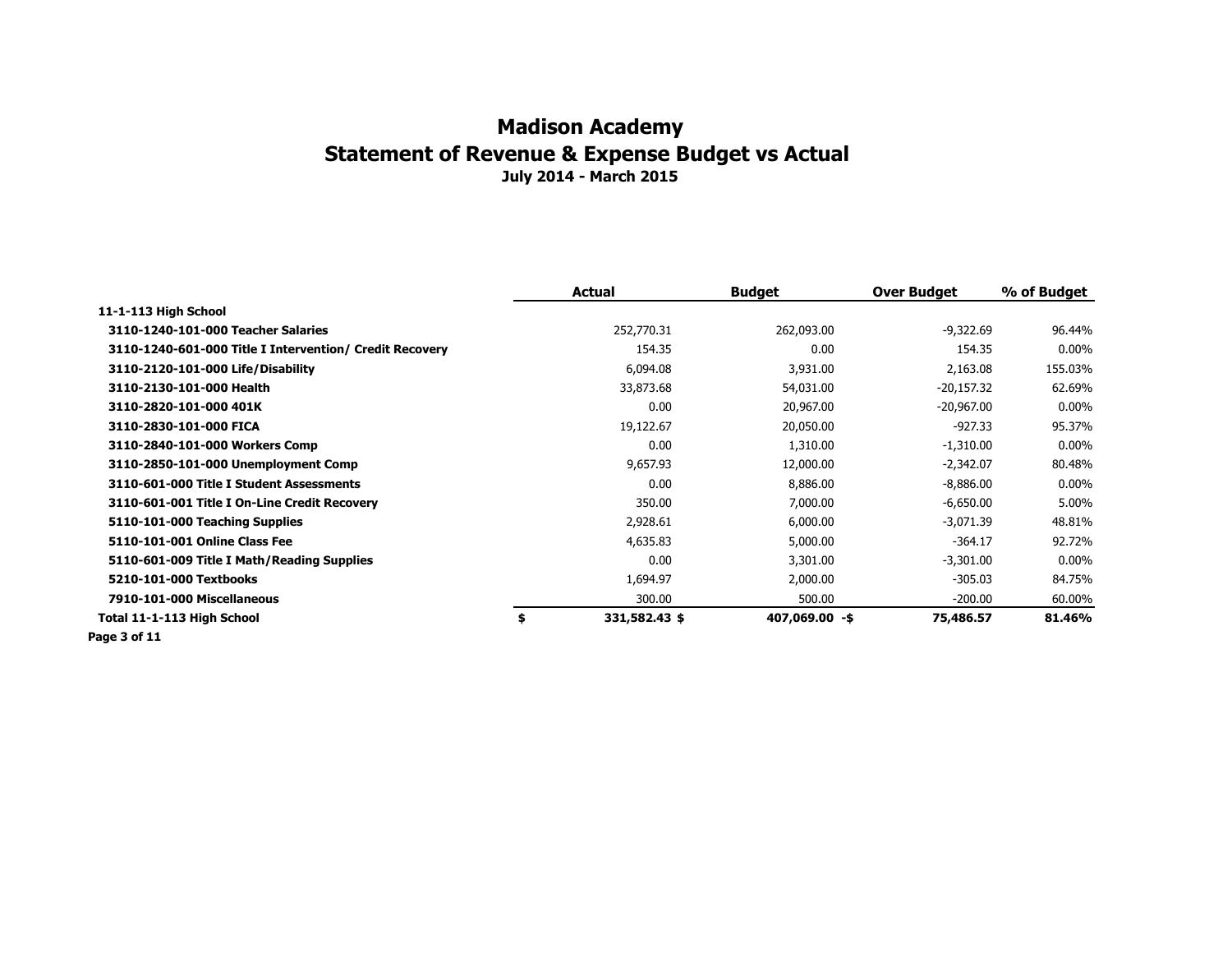|                                             | <b>Actual</b>      | <b>Budget</b>    | <b>Over Budget</b> | % of Budget |
|---------------------------------------------|--------------------|------------------|--------------------|-------------|
| 11-1-118 Preschool                          |                    |                  |                    |             |
| 3110-1240-343-000 GSRP Salary               | 52,410.57          | 76,905.00        | $-24,494.43$       | 68.15%      |
| 3110-2120-343-000 GSRP Life/Disability      | 192.72             | 1,420.00         | $-1,227.28$        | 13.57%      |
| 3110-2130-343-000 Health Care               | 13,589.58          | 36,335.00        | $-22,745.42$       | 37.40%      |
| 3110-2820-343-000 GSRP 401K                 | 0.00               | 6,152.00         | $-6,152.00$        | $0.00\%$    |
| 3110-2830-343-000 FICA                      | 3,436.23           | 5,883.00         | $-2,446.77$        | 58.41%      |
| 3110-2840-343-000 GSRP Workers Comp         | 0.00               | 180.00           | $-180.00$          | $0.00\%$    |
| 3110-2850-343-000 Unemployment GSRP         | 2,704.49           | 4,694.00         | $-1,989.51$        | 57.62%      |
| 3110-343-000 GSRP Substitutes               | 0.00               | 2,000.00         | $-2,000.00$        | $0.00\%$    |
| 3110-343-000 Preschool Field Trip           | 620.00             | 0.00             | 620.00             | $0.00\%$    |
| 3220-343-000 GSRP Workshops                 | 180.00             | 0.00             | 180.00             | $0.00\%$    |
| 4210-343-000 GSRP Rent                      | 0.00               | 19,209.00        | $-19,209.00$       | $0.00\%$    |
| 5110-343-000 GSRP Teaching Supplies         | 4,850.81           | 13,293.00        | $-8,442.19$        | 36.49%      |
| 6420-343-000 GSRP Capital Outlay            | 0.00               | 2,671.00         | $-2,671.00$        | $0.00\%$    |
| 7410-343-000 Dues/Fees                      | 0.00               | 620.00           | $-620.00$          | $0.00\%$    |
| 7910-343-000 Pre-K Snacks                   | 1,329.50           | 0.00             | 1,329.50           | $0.00\%$    |
| Total 11-1-118 Preschool                    | \$<br>79,313.90 \$ | $169,362.00 - $$ | 90,048.10          | 46.83%      |
| 11-1-119 Basic Program- Summer School       |                    |                  |                    |             |
| 5110-306-000 31A Summer School              | 506.97             | 50,000,00        | $-49,493.03$       | 1.01%       |
| Total 11-1-119 Basic Program- Summer School | \$<br>506.97 \$    | $50,000.00 - $$  | 49,493.03          | 1.01%       |
| Page 4 of 11                                |                    |                  |                    |             |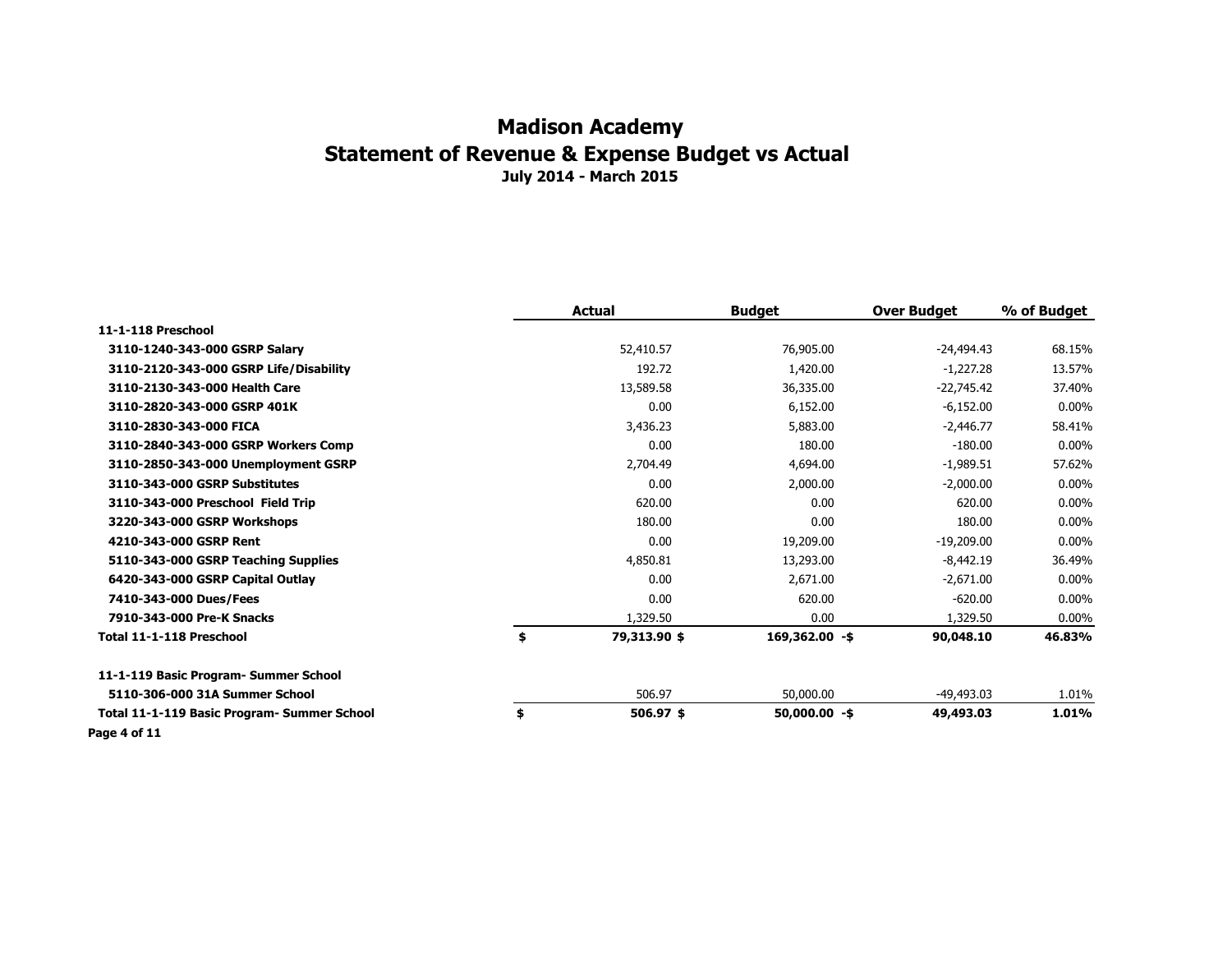|                                            | Actual              | <b>Budget</b>  | <b>Over Budget</b> | % of Budget |
|--------------------------------------------|---------------------|----------------|--------------------|-------------|
| 11-1-122 Special Education                 |                     |                |                    |             |
| 3110-1240-101-000 Special Ed Salaries      | 49,862.01           | 73,000.00      | $-23,137.99$       | 68.30%      |
| 3110-1240-801-000 Special Ed IDEA Salaries | 85,229.66           | 110,331.00     | $-25,101.34$       | 77.25%      |
| 3110-2120-101-000 Life/Disability          | 218.40              | 1,095.00       | $-876.60$          | 19.95%      |
| 3110-2120-801-000 Life/Disability IDEA     | 112.63              | 1,655.00       | $-1,542.37$        | 6.81%       |
| 3110-2130-101-000 Health                   | 4,556.35            | 12,000.00      | $-7,443.65$        | 37.97%      |
| 3110-2130-801-000 Health IDEA              | 11,077.09           | 20,375.00      | $-9,297.91$        | 54.37%      |
| 3110-2820-101-000 401K                     | 0.00                | 5,840.00       | $-5,840.00$        | $0.00\%$    |
| 3110-2820-801-000 401K IDEA                | 0.00                | 8,826.00       | $-8,826.00$        | $0.00\%$    |
| 3110-2830-101-000 FICA                     | 3,698.88            | 5,585.00       | $-1,886.12$        | 66.23%      |
| 3110-2830-801-000 FICA IDEA                | 6,398.68            | 8,440.00       | $-2,041.32$        | 75.81%      |
| 3110-2840-101-000 WC                       | 0.00                | 917.00         | $-917.00$          | $0.00\%$    |
| 3110-2850-101-000 Unemployment             | 3,160.02            | 3,000.00       | 160.02             | 105.33%     |
| 3110-2850-801-000 IDEA Unemployment        | 2,354.31            | 3,000.00       | $-645.69$          | 78.48%      |
| 3190-101-000 Contracted Services           | 63,306.11           | 70,000.00      | $-6,693.89$        | 90.44%      |
| 5110-101-000 Special Ed Supplies           | 173.10              | 2,000.00       | $-1,826.90$        | 8.66%       |
| <b>Total 11-1-122 Special Education</b>    | \$<br>230,147.24 \$ | 326,064.00 -\$ | 95,916.76          | 70.58%      |

**Page 5 of 11**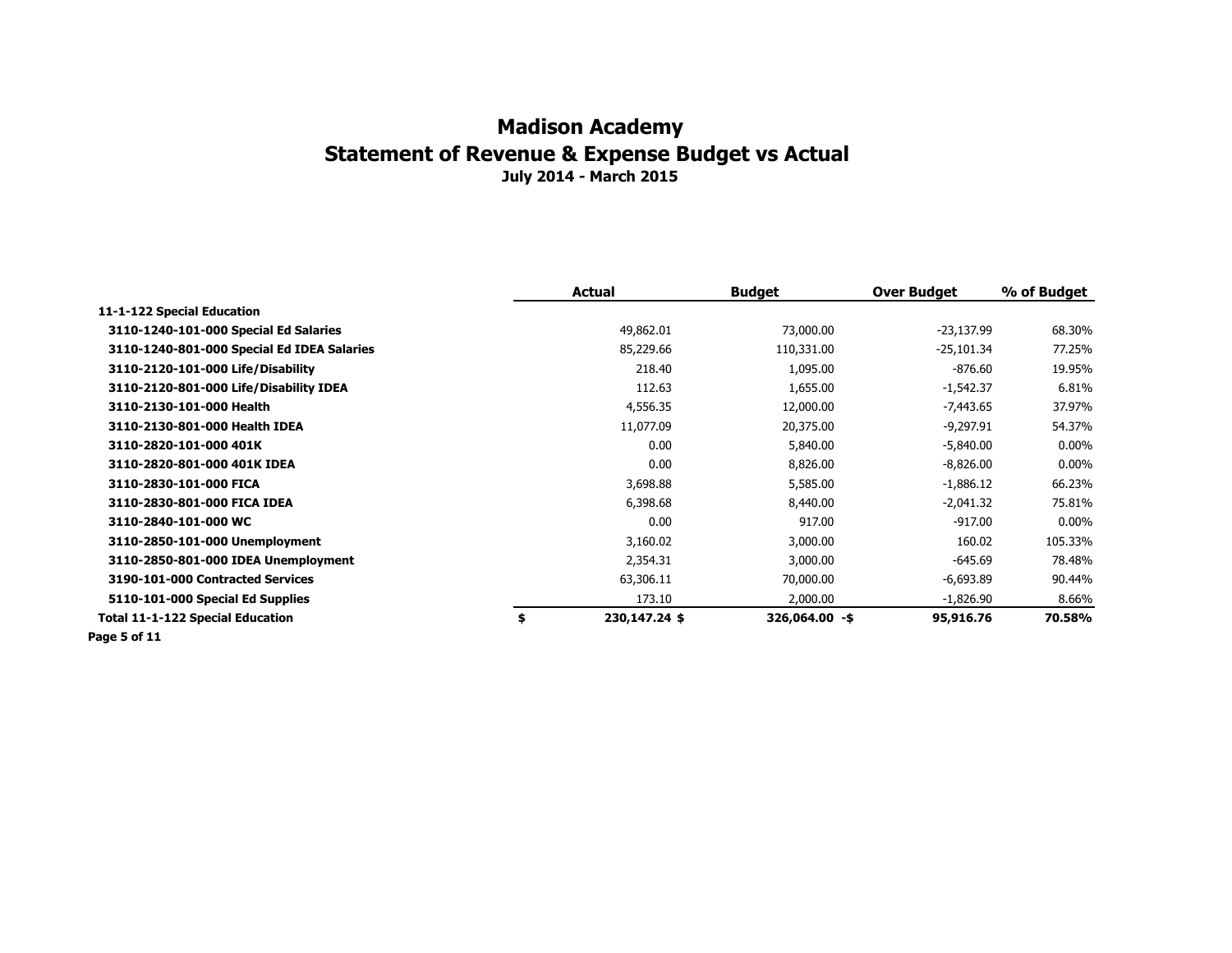|                                              | <b>Actual</b>       | <b>Budget</b>  | <b>Over Budget</b> | % of Budget |
|----------------------------------------------|---------------------|----------------|--------------------|-------------|
| 11-1-125 Compensatory Education              |                     |                |                    |             |
| 3110-1240-601-000 Title 1 Salaries           | 104,635.30          | 139,030.00     | $-34,394.70$       | 75.26%      |
| 3110-1630-306-000 Parapro Salaries 31A       | 105,572.74          | 176,834.00     | $-71,261.26$       | 59.70%      |
| 3110-2120-306-000 Life/Disability 31A        | 244.08              | 2,653.00       | $-2,408.92$        | 9.20%       |
| 3110-2120-601-000 Life/Disability Title I    | 105.18              | 2,085.00       | $-1,979.82$        | 5.04%       |
| 3110-2130-306-000 Health 31A                 | 4,646.90            | 35,125.00      | $-30.478.10$       | 13.23%      |
| 3110-2130-601-000 Health Title I             | 21,783.62           | 36,750.00      | $-14,966.38$       | 59.28%      |
| 3110-2820-306-000 401K 31A                   | 0.00                | 14,147.00      | $-14,147.00$       | 0.00%       |
| 3110-2820-601-000 401K Title I               | 0.00                | 11,122.00      | $-11,122.00$       | $0.00\%$    |
| 3110-2830-306-000 FICA 31A                   | 8,042.80            | 13,528.00      | $-5,485.20$        | 59.45%      |
| 3110-2830-601-000 FICA Title I               | 7,539.19            | 10,636.00      | $-3,096.81$        | 70.88%      |
| 3110-2850-306-000 Unemployment 31A           | 4,271.39            | 4,500.00       | $-228.61$          | 94.92%      |
| 3110-2850-601-000 Unemployment Title I       | 2,919.64            | 4,000.00       | $-1,080.36$        | 72.99%      |
| 6410-306-000 Tech Supplies 31A               | 0.00                | 13,185.00      | $-13,185.00$       | $0.00\%$    |
| <b>Total 11-1-125 Compensatory Education</b> | \$<br>259,760.84 \$ | 463,595.00 -\$ | 203,834.16         | 56.03%      |
| 11-1-216 Social Worker                       |                     |                |                    |             |
| 3130-1440-101-000 Social Worker              | 2,333.34            | 0.00           | 2,333.34           | $0.00\%$    |
| 3130-1440-306-000 Social Worker 31A Salary   | 18,479.22           | 28,000.00      | $-9,520.78$        | 66.00%      |
| 3130-2120-101-000 Life/Disability            | 170.88              | 0.00           | 170.88             | $0.00\%$    |
| 3130-2120-306-000 31A Life/Disability        | 0.00                | 420.00         | $-420.00$          | 0.00%       |
| 3130-2130-101-000 Social Worker Health       | $-162.70$           | 0.00           | $-162.70$          | 0.00%       |
| 3130-2130-306-000 31A Health                 | 7,420.38            | 12,000.00      | $-4,579.62$        | 61.84%      |
| 3130-2820-306-000 SW 401K 31A                | 0.00                | 2,240.00       | $-2,240.00$        | $0.00\%$    |
| 3130-2830-101-000 Social Worker FICA         | 166.06              | 0.00           | 166.06             | $0.00\%$    |
| 3130-2830-306-000 31A FICA                   | 1,220.23            | 2,142.00       | $-921.77$          | 56.97%      |
| 3130-2830-801-000 FICA IDEA                  | 84.47               | 0.00           | 84.47              | 0.00%       |
| 3130-2850-101-000 Social Worker Unemployment | 195.02              | 0.00           | 195.02             | 0.00%       |
| 3130-2850-306-000 31A Unemp                  | 417.23              | 800.00         | $-382.77$          | 52.15%      |
| Total 11-1-216 Social Worker                 | \$<br>30,324.13 \$  | 45,602.00 -\$  | 15,277.87          | 66.50%      |
| Page 6 of 11                                 |                     |                |                    |             |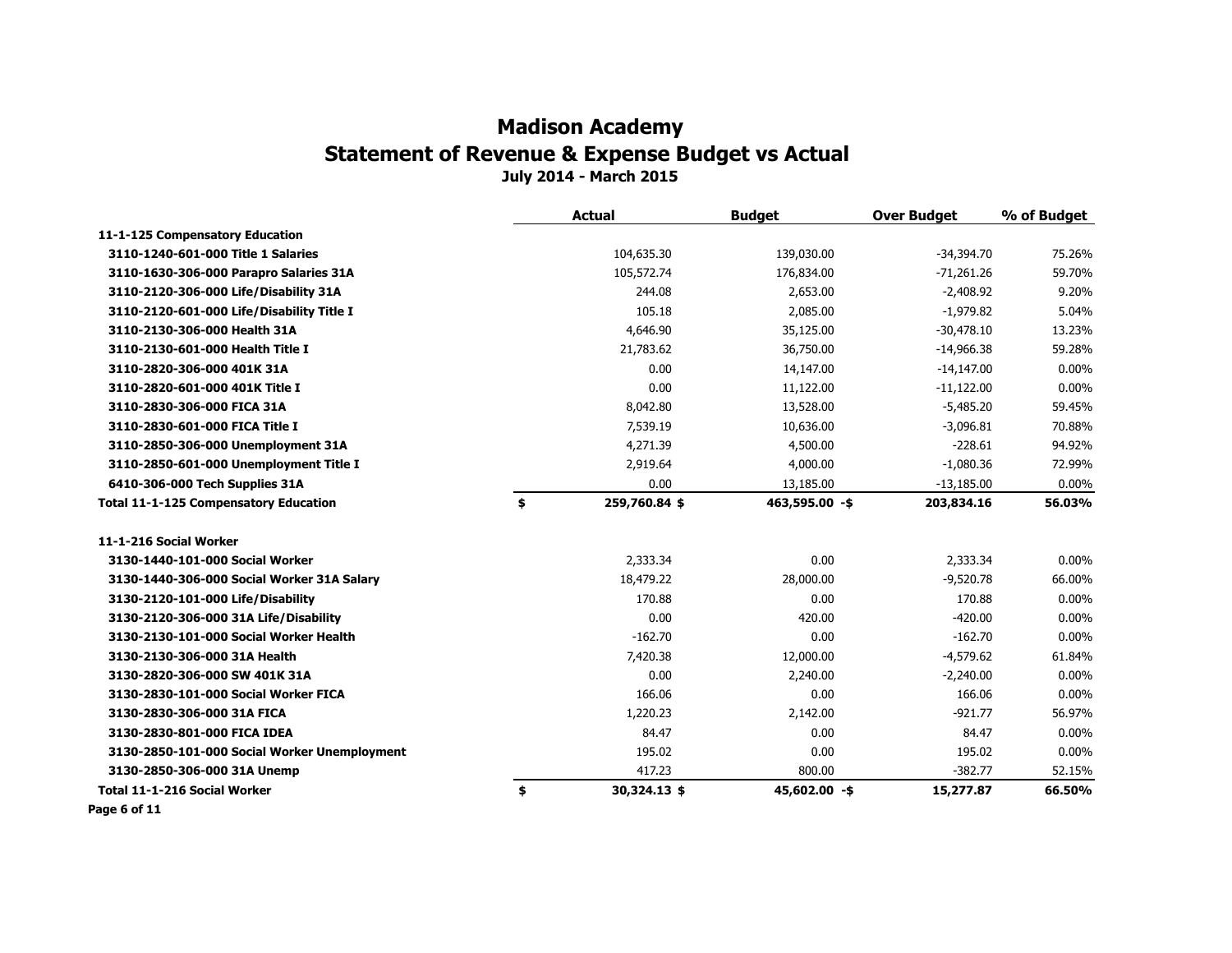|                                                       | <b>Actual</b>      | <b>Budget</b>   | <b>Over Budget</b> | % of Budget |
|-------------------------------------------------------|--------------------|-----------------|--------------------|-------------|
| 11-1-221 Improvement of Instruction                   |                    |                 |                    |             |
| 3220-101-000 Tuition Reimbursement                    | 4,845.00           | 5,000.00        | $-155.00$          | 96.90%      |
| 3220-762-012 Title IIA Teach Like a Champion Training | 0.00               | 890.00          | $-890.00$          | $0.00\%$    |
| 3220-762-013 Teacher Mentoring                        | 5,421.25           | 4,151.00        | 1,270.25           | 130.60%     |
| Total 11-1-221 Improvement of Instruction             | \$<br>10,266.25 \$ | $10,041.00$ \$  | 225.25             | 102.24%     |
| 11-1-225 Instruction Related Technology               |                    |                 |                    |             |
| 3110-762-000 Title IIA Computer Lab                   | 0.00               | 5,036,00        | $-5,036.00$        | $0.00\%$    |
| 5110-601-001 Title I Computer Lab                     | 0.00               | 11,097.00       | $-11,097.00$       | 0.00%       |
| <b>Total 11-1-225 Instruction Related Technology</b>  | \$<br>$0.00$ \$    | $16,133.00 - $$ | 16,133.00          | $0.00\%$    |
| 11-1-226 Supervision and Direction                    |                    |                 |                    |             |
| 3150-1160-343-000 GSRP Supervision                    | 0.00               | 5,000.00        | $-5,000.00$        | 0.00%       |
| <b>Total 11-1-226 Supervision and Direction</b>       | \$<br>$0.00$ \$    | $5,000.00 - $$  | 5,000.00           | $0.00\%$    |
| 11-1-227 Student Services                             |                    |                 |                    |             |
| 3110-601-000 Student Assessments                      | 0.00               | 1,200.00        | $-1,200.00$        | $0.00\%$    |
| 5110-101-000 Testing                                  | 9,847.60           | 12,000.00       | $-2,152.40$        | 82.06%      |
| <b>Total 11-1-227 Student Services</b>                | \$<br>9,847.60 \$  | $13,200.00 - $$ | 3,352.40           | 74.60%      |
| 11-1-231 General Administration                       |                    |                 |                    |             |
| 3170-101-000 Attorney                                 | 2,554.49           | 8,000.00        | $-5,445.51$        | 31.93%      |
| 3180-101-000 Audit                                    | 15,977.05          | 16,000.00       | $-22.95$           | 99.86%      |
| 3190-101-000 Board Secretary                          | 881.69             | 1,450.00        | $-568.31$          | 60.81%      |
| 3510-101-000 Advertising                              | 8,682.31           | 12,000.00       | $-3,317.69$        | 72.35%      |
| 7910-101-000 Background                               | 820.00             | 1,000.00        | $-180.00$          | 82.00%      |
| <b>Total 11-1-231 General Administration</b>          | \$<br>28,915.54 \$ | $38,450.00 - $$ | 9,534.46           | 75.20%      |
| Page 7 of 11                                          |                    |                 |                    |             |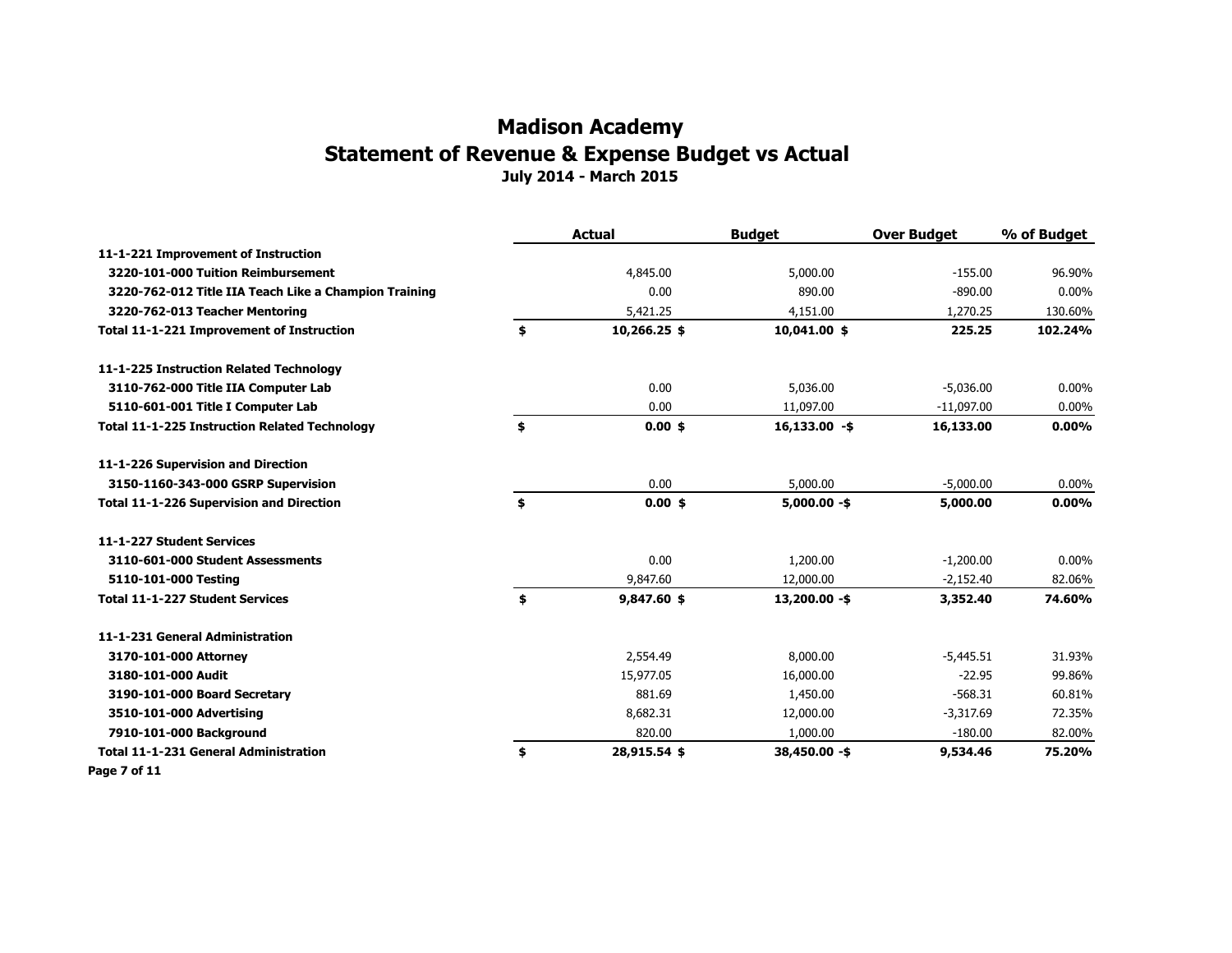|                                              | <b>Actual</b>       | <b>Budget</b>    | <b>Over Budget</b> | % of Budget |
|----------------------------------------------|---------------------|------------------|--------------------|-------------|
| 11-1-232 Exec. Administration                |                     |                  |                    |             |
| 3190-101-000 Purchased ESP Management Fees   | 353,527.44          | 618,395.00       | $-264,867.56$      | 57.17%      |
| 3190-101-001 Bay Mills Fees                  | 107,050.80          | 183,328.00       | $-76,277.20$       | 58.39%      |
| Total 11-1-232 Exec. Administration          | \$<br>460,578.24 \$ | $801,723.00 - $$ | 341,144.76         | 57.45%      |
| 11-1-241 School Administration               |                     |                  |                    |             |
| 3150-1190-101-000 Principal & Admin Salaries | 232,198.85          | 367,993.00       | $-135,794.15$      | 63.10%      |
| 3150-2120-101-000 Life/Disability            | 1,765.14            | 5,520.00         | $-3,754.86$        | 31.98%      |
| 3150-2130-101-000 Health                     | 39,097.67           | 70,375.00        | $-31,277.33$       | 55.56%      |
| 3150-2820-101-000 401K                       | 0.00                | 12,649.00        | $-12,649.00$       | $0.00\%$    |
| 3150-2830-101-000 FICA                       | 17,172.18           | 28,151.00        | $-10,978.82$       | 61.00%      |
| 3150-2840-101-000 WC                         | 0.00                | 1,840.00         | $-1,840.00$        | $0.00\%$    |
| 3150-2850-101-000 Unemployment               | 6,202.13            | 8,500.00         | $-2,297.87$        | 72.97%      |
| 3220-101-000 Workshops                       | 1,288.25            | 5,000.00         | $-3,711.75$        | 25.77%      |
| 3430-101-000 Postage                         | 3,848.06            | 3,500.00         | 348.06             | 109.94%     |
| 3610-101-000 Copying                         | 12,771.46           | 18,000.00        | $-5,228.54$        | 70.95%      |
| 5910-101-000 Office Supplies                 | 3,400.29            | 5,000.00         | $-1,599.71$        | 68.01%      |
| 5910-101-001 Paper Supply                    | 4,272.68            | 4,000.00         | 272.68             | 106.82%     |
| 7410-101-000 Dues/Fees                       | 3,699.00            | 5,000.00         | $-1,301.00$        | 73.98%      |
| 7910-101-000 Miscellaneous                   | 933.38              | 2,000.00         | $-1,066.62$        | 46.67%      |
| <b>Total 11-1-241 School Administration</b>  | \$<br>326,649.09 \$ | 537,528.00 -\$   | 210,878.91         | 60.77%      |
| 11-1-259 Other Business Service              |                     |                  |                    |             |
| 3920-101-000 General Insurance               | 15,500.20           | 31,000.00        | $-15,499.80$       | 50.00%      |
| 7410-101-000 Bank Fees                       | 10,091.50           | 1,000.00         | 9,091.50           | 1009.15%    |
| 7410-101-001 Loan Fees                       | 200.00              | 0.00             | 200.00             | $0.00\%$    |
| <b>Total 11-1-259 Other Business Service</b> | \$<br>25,791.70 \$  | 32,000.00 -\$    | 6,208.30           | 80.60%      |
| Page 8 of 11                                 |                     |                  |                    |             |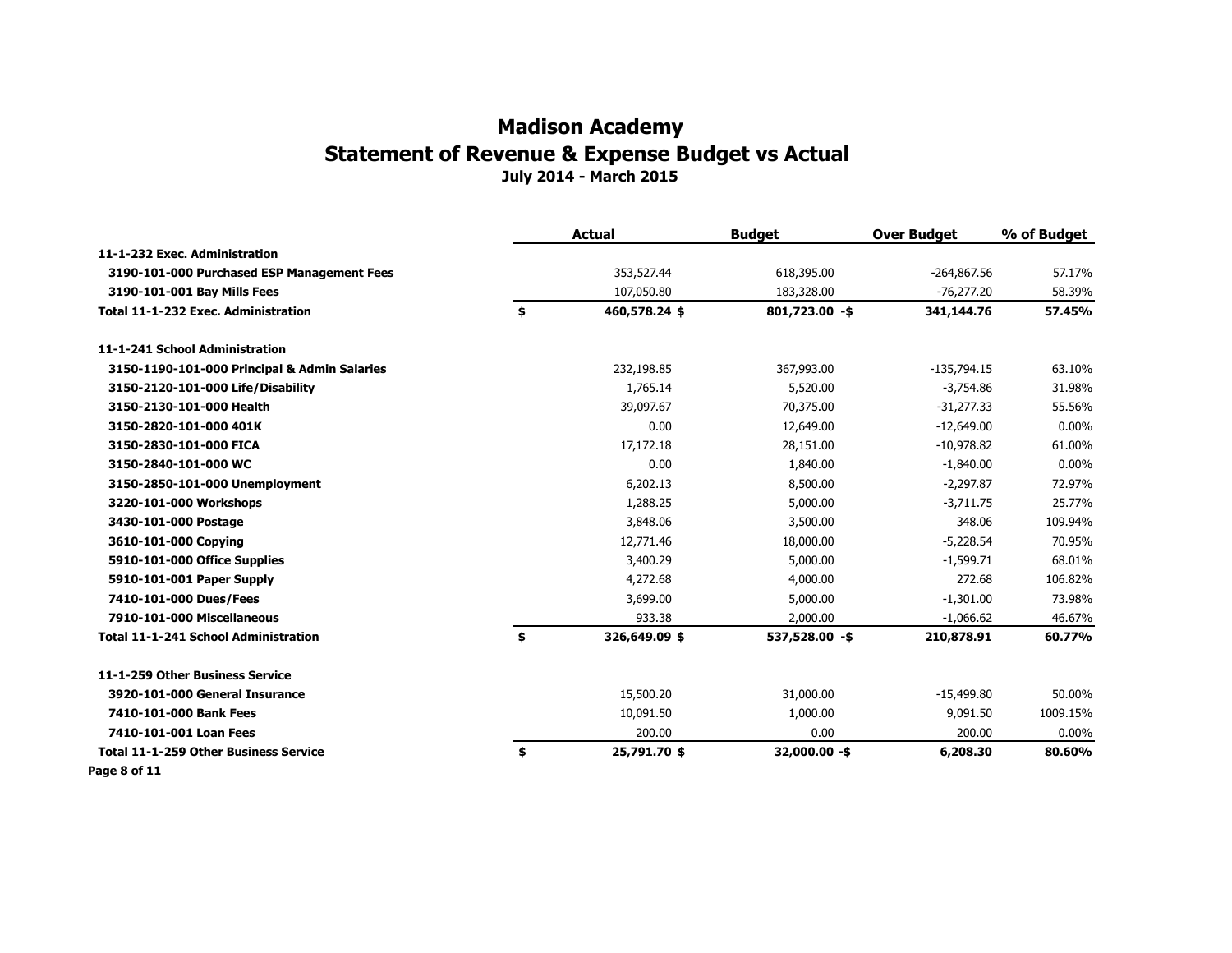| 11-1-261 Operations & Maintenance<br>10,874.36<br>3150-1640-101-000 Janitor Salaries<br>33,325.00<br>$-22,450.64$<br>32.63%<br>3150-2120-101-000 Life/Disability<br>205.56<br>500.00<br>$-294.44$<br>41.11%<br>1,363.33<br>3150-2130-101-000 Health<br>13,175.00<br>$-11,811.67$<br>10.35%<br>0.00<br>$0.00\%$<br>2,000.52<br>2,000.52<br>3150-2130-306-000 31A Health<br>0.00<br>$-2,666.00$<br>$0.00\%$<br>3150-2820-101-000 401K<br>2,666.00<br>786.49<br>$-1,762.51$<br>3150-2830-101-000 FICA<br>2,549.00<br>30.85%<br>0.00<br>167.00<br>$-167.00$<br>3150-2840-101-000 WC<br>$0.00\%$<br>372.71<br>3150-2850-101-000 Unemployment Comp<br>2,400.00<br>$-2,027.29$<br>15.53%<br>3190-101-000 Cleaning<br>76,495.00<br>103,000.00<br>$-26,505.00$<br>74.27%<br>3410-101-000 Telephone<br>4,870.36<br>6,000.00<br>$-1,129.64$<br>81.17%<br>3490-101-000 Internet<br>6,837.49<br>8,000.00<br>$-1,162.51$<br>85.47%<br>38,796.16<br>40,000.00<br>$-1,203.84$<br>96.99%<br>3830-101-000 Water/Sewer<br>7,272.72<br>85.56%<br>3840-101-000 Waste<br>8,500.00<br>$-1,227.28$<br>$-1,040.10$<br>79.20%<br>3890-101-000 Security<br>3,959.90<br>5,000.00<br>176.81%<br>4110-101-000 Building Repairs & Maintenance<br>21,216.64<br>12,000.00<br>9,216.64<br>4110-101-000 Lawn/Snow<br>38,120.00<br>40,000.00<br>$-1,880.00$<br>95.30%<br>34,685.77<br>27,685.77<br>495.51%<br>4120-101-000 Equipment Repairs & Maintenance<br>7,000.00<br>4140-101-000 Tech Software & Supplies<br>528.83<br>$-1,971.17$<br>21.15%<br>2,500.00<br>6,904.75<br>560.32%<br>4140-101-001 Web Tech Contracts<br>8,404.75<br>1,500.00<br>$-4,017.00$<br>49.79%<br>4140-101-003 SRSD Contracts<br>3,983.00<br>8,000.00 |
|----------------------------------------------------------------------------------------------------------------------------------------------------------------------------------------------------------------------------------------------------------------------------------------------------------------------------------------------------------------------------------------------------------------------------------------------------------------------------------------------------------------------------------------------------------------------------------------------------------------------------------------------------------------------------------------------------------------------------------------------------------------------------------------------------------------------------------------------------------------------------------------------------------------------------------------------------------------------------------------------------------------------------------------------------------------------------------------------------------------------------------------------------------------------------------------------------------------------------------------------------------------------------------------------------------------------------------------------------------------------------------------------------------------------------------------------------------------------------------------------------------------------------------------------------------------------------------------------------------------------------------------------------------------------------------------------|
|                                                                                                                                                                                                                                                                                                                                                                                                                                                                                                                                                                                                                                                                                                                                                                                                                                                                                                                                                                                                                                                                                                                                                                                                                                                                                                                                                                                                                                                                                                                                                                                                                                                                                              |
|                                                                                                                                                                                                                                                                                                                                                                                                                                                                                                                                                                                                                                                                                                                                                                                                                                                                                                                                                                                                                                                                                                                                                                                                                                                                                                                                                                                                                                                                                                                                                                                                                                                                                              |
|                                                                                                                                                                                                                                                                                                                                                                                                                                                                                                                                                                                                                                                                                                                                                                                                                                                                                                                                                                                                                                                                                                                                                                                                                                                                                                                                                                                                                                                                                                                                                                                                                                                                                              |
|                                                                                                                                                                                                                                                                                                                                                                                                                                                                                                                                                                                                                                                                                                                                                                                                                                                                                                                                                                                                                                                                                                                                                                                                                                                                                                                                                                                                                                                                                                                                                                                                                                                                                              |
|                                                                                                                                                                                                                                                                                                                                                                                                                                                                                                                                                                                                                                                                                                                                                                                                                                                                                                                                                                                                                                                                                                                                                                                                                                                                                                                                                                                                                                                                                                                                                                                                                                                                                              |
|                                                                                                                                                                                                                                                                                                                                                                                                                                                                                                                                                                                                                                                                                                                                                                                                                                                                                                                                                                                                                                                                                                                                                                                                                                                                                                                                                                                                                                                                                                                                                                                                                                                                                              |
|                                                                                                                                                                                                                                                                                                                                                                                                                                                                                                                                                                                                                                                                                                                                                                                                                                                                                                                                                                                                                                                                                                                                                                                                                                                                                                                                                                                                                                                                                                                                                                                                                                                                                              |
|                                                                                                                                                                                                                                                                                                                                                                                                                                                                                                                                                                                                                                                                                                                                                                                                                                                                                                                                                                                                                                                                                                                                                                                                                                                                                                                                                                                                                                                                                                                                                                                                                                                                                              |
|                                                                                                                                                                                                                                                                                                                                                                                                                                                                                                                                                                                                                                                                                                                                                                                                                                                                                                                                                                                                                                                                                                                                                                                                                                                                                                                                                                                                                                                                                                                                                                                                                                                                                              |
|                                                                                                                                                                                                                                                                                                                                                                                                                                                                                                                                                                                                                                                                                                                                                                                                                                                                                                                                                                                                                                                                                                                                                                                                                                                                                                                                                                                                                                                                                                                                                                                                                                                                                              |
|                                                                                                                                                                                                                                                                                                                                                                                                                                                                                                                                                                                                                                                                                                                                                                                                                                                                                                                                                                                                                                                                                                                                                                                                                                                                                                                                                                                                                                                                                                                                                                                                                                                                                              |
|                                                                                                                                                                                                                                                                                                                                                                                                                                                                                                                                                                                                                                                                                                                                                                                                                                                                                                                                                                                                                                                                                                                                                                                                                                                                                                                                                                                                                                                                                                                                                                                                                                                                                              |
|                                                                                                                                                                                                                                                                                                                                                                                                                                                                                                                                                                                                                                                                                                                                                                                                                                                                                                                                                                                                                                                                                                                                                                                                                                                                                                                                                                                                                                                                                                                                                                                                                                                                                              |
|                                                                                                                                                                                                                                                                                                                                                                                                                                                                                                                                                                                                                                                                                                                                                                                                                                                                                                                                                                                                                                                                                                                                                                                                                                                                                                                                                                                                                                                                                                                                                                                                                                                                                              |
|                                                                                                                                                                                                                                                                                                                                                                                                                                                                                                                                                                                                                                                                                                                                                                                                                                                                                                                                                                                                                                                                                                                                                                                                                                                                                                                                                                                                                                                                                                                                                                                                                                                                                              |
|                                                                                                                                                                                                                                                                                                                                                                                                                                                                                                                                                                                                                                                                                                                                                                                                                                                                                                                                                                                                                                                                                                                                                                                                                                                                                                                                                                                                                                                                                                                                                                                                                                                                                              |
|                                                                                                                                                                                                                                                                                                                                                                                                                                                                                                                                                                                                                                                                                                                                                                                                                                                                                                                                                                                                                                                                                                                                                                                                                                                                                                                                                                                                                                                                                                                                                                                                                                                                                              |
|                                                                                                                                                                                                                                                                                                                                                                                                                                                                                                                                                                                                                                                                                                                                                                                                                                                                                                                                                                                                                                                                                                                                                                                                                                                                                                                                                                                                                                                                                                                                                                                                                                                                                              |
|                                                                                                                                                                                                                                                                                                                                                                                                                                                                                                                                                                                                                                                                                                                                                                                                                                                                                                                                                                                                                                                                                                                                                                                                                                                                                                                                                                                                                                                                                                                                                                                                                                                                                              |
|                                                                                                                                                                                                                                                                                                                                                                                                                                                                                                                                                                                                                                                                                                                                                                                                                                                                                                                                                                                                                                                                                                                                                                                                                                                                                                                                                                                                                                                                                                                                                                                                                                                                                              |
|                                                                                                                                                                                                                                                                                                                                                                                                                                                                                                                                                                                                                                                                                                                                                                                                                                                                                                                                                                                                                                                                                                                                                                                                                                                                                                                                                                                                                                                                                                                                                                                                                                                                                              |
|                                                                                                                                                                                                                                                                                                                                                                                                                                                                                                                                                                                                                                                                                                                                                                                                                                                                                                                                                                                                                                                                                                                                                                                                                                                                                                                                                                                                                                                                                                                                                                                                                                                                                              |
| 82.86%<br>4190-101-000 HVAC Repair & Maint.<br>11,600.00<br>14,000.00<br>$-2,400.00$                                                                                                                                                                                                                                                                                                                                                                                                                                                                                                                                                                                                                                                                                                                                                                                                                                                                                                                                                                                                                                                                                                                                                                                                                                                                                                                                                                                                                                                                                                                                                                                                         |
| 17,871.18<br>35,750.00<br>$-17,878.82$<br>49.99%<br>4910-101-000 Tech Repair & Maint.                                                                                                                                                                                                                                                                                                                                                                                                                                                                                                                                                                                                                                                                                                                                                                                                                                                                                                                                                                                                                                                                                                                                                                                                                                                                                                                                                                                                                                                                                                                                                                                                        |
| 5510-101-000 Gas<br>37,636.11<br>45,000.00<br>$-7,363.89$<br>83.64%                                                                                                                                                                                                                                                                                                                                                                                                                                                                                                                                                                                                                                                                                                                                                                                                                                                                                                                                                                                                                                                                                                                                                                                                                                                                                                                                                                                                                                                                                                                                                                                                                          |
| 38,174.91<br>$-27,325.09$<br>58.28%<br>5520-101-000 Electric<br>65,500.00                                                                                                                                                                                                                                                                                                                                                                                                                                                                                                                                                                                                                                                                                                                                                                                                                                                                                                                                                                                                                                                                                                                                                                                                                                                                                                                                                                                                                                                                                                                                                                                                                    |
| 17,771.73<br>88.86%<br>5990-101-000 Janitorial Supplies<br>20,000.00<br>$-2,228.27$                                                                                                                                                                                                                                                                                                                                                                                                                                                                                                                                                                                                                                                                                                                                                                                                                                                                                                                                                                                                                                                                                                                                                                                                                                                                                                                                                                                                                                                                                                                                                                                                          |
| 6420-101-000 CO- Tech Hardware NonDepreciable<br>26,496.00<br>$-3,504.00$<br>88.32%<br>30,000.00                                                                                                                                                                                                                                                                                                                                                                                                                                                                                                                                                                                                                                                                                                                                                                                                                                                                                                                                                                                                                                                                                                                                                                                                                                                                                                                                                                                                                                                                                                                                                                                             |
| 6420-101-001 CO-Furniture NonDepreicable<br>6,216.75<br>7,500.00<br>$-1,283.25$<br>82.89%                                                                                                                                                                                                                                                                                                                                                                                                                                                                                                                                                                                                                                                                                                                                                                                                                                                                                                                                                                                                                                                                                                                                                                                                                                                                                                                                                                                                                                                                                                                                                                                                    |
| 7910-101-000 Miscellaneous<br>3,000.00<br>65.31%<br>1,959.30<br>$-1,040.70$                                                                                                                                                                                                                                                                                                                                                                                                                                                                                                                                                                                                                                                                                                                                                                                                                                                                                                                                                                                                                                                                                                                                                                                                                                                                                                                                                                                                                                                                                                                                                                                                                  |
| \$<br>80.94%<br>418,499.57 \$<br>517,032.00 -\$<br>98,532.43<br><b>Total 11-1-261 Operations &amp; Maintenance</b>                                                                                                                                                                                                                                                                                                                                                                                                                                                                                                                                                                                                                                                                                                                                                                                                                                                                                                                                                                                                                                                                                                                                                                                                                                                                                                                                                                                                                                                                                                                                                                           |

**Page 9 of 11**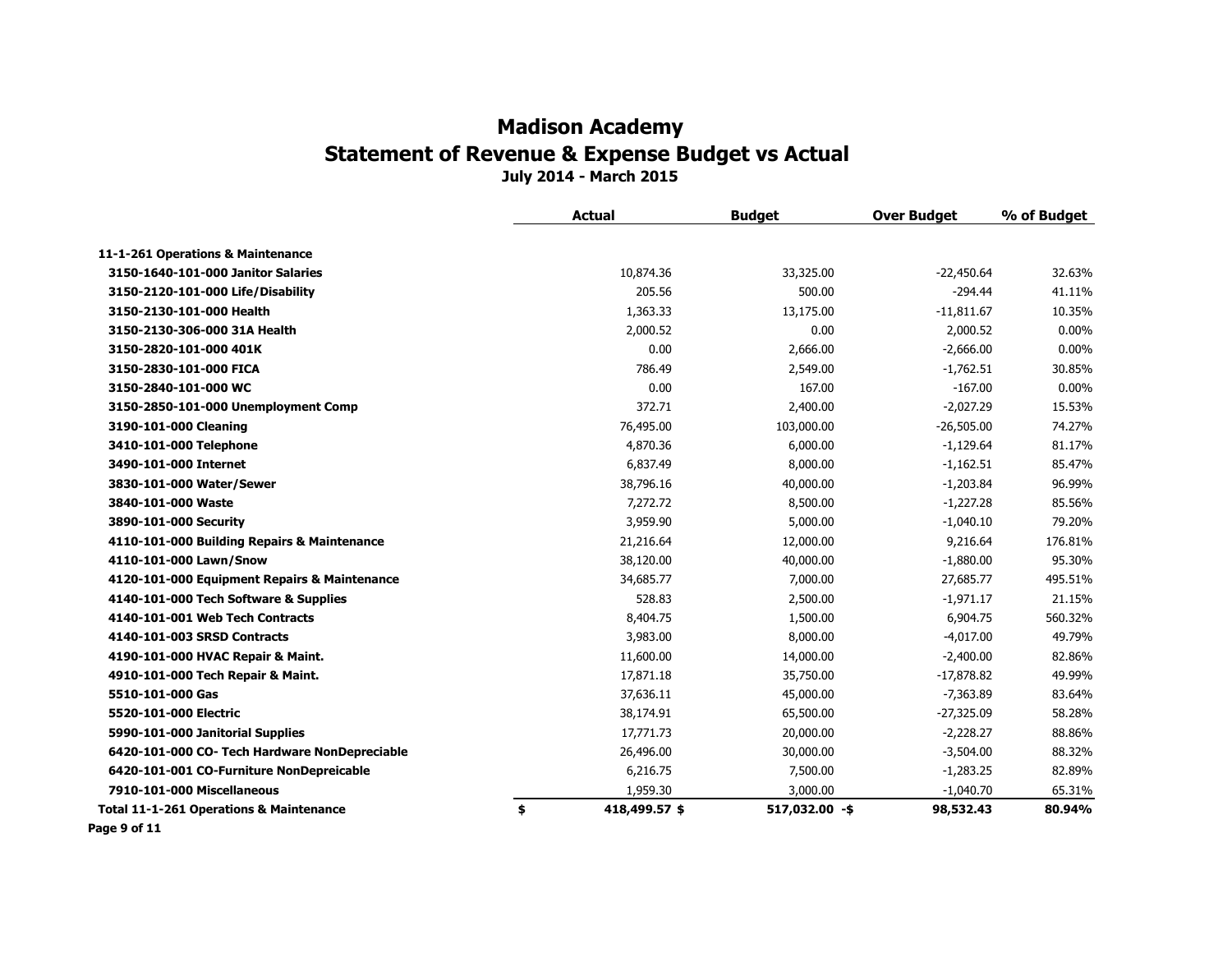#### **July 2014 - March 2015 Madison Academy Statement of Revenue & Expense Budget vs Actual**

|                                                   | Actual              | <b>Budget</b>    | <b>Over Budget</b> | % of Budget |
|---------------------------------------------------|---------------------|------------------|--------------------|-------------|
| 11-1-271 Transportation                           |                     |                  |                    |             |
| 7910-101-000 Transportation                       | 126,053.88          | 150,000.00       | $-23,946.12$       | 84.04%      |
| 7910-101-001 Field Trip Transportation            | 1,119.53            | 0.00             | 1,119.53           | $0.00\%$    |
| Total 11-1-271 Transportation                     | \$<br>127,173.41 \$ | $150,000.00 - $$ | 22,826.59          | 84.78%      |
| 11-1-289 Support Services                         |                     |                  |                    |             |
| 7910-101-000 Fund Raising Expense                 | 571.00              | 0.00             | 571.00             | $0.00\%$    |
| 7910-101-001 Student Activities                   | 2,400.00            | 0.00             | 2,400.00           | $0.00\%$    |
| 7910-101-002 Field Trip Fees                      | 2,896.00            | 10,000.00        | $-7.104.00$        | 28.96%      |
| <b>Total 11-1-289 Support Services</b>            | \$<br>5,867.00 \$   | $10,000.00 - $$  | 4,133.00           | 58.67%      |
| 11-1-351 After School Student Care                |                     |                  |                    |             |
| 3190-1630-101-000 After School Student Care Wages | 1,025.00            | 2,000.00         | $-975.00$          | 51.25%      |
| 3190-2830-101-000 FICA                            | 77.84               | 500.00           | $-422.16$          | 15.57%      |
| 3190-2850-101-000 Unemployment                    | 106.05              | 500.00           | $-393.95$          | 21.21%      |
| Total 11-1-351 After School Student Care          | \$<br>1,208.89 \$   | $3,000.00 - $$   | 1,791.11           | 40.30%      |
| 11-1-511 Long Term Debt                           |                     |                  |                    |             |
| 7150-101-002 GP Lease #3                          | 78,915.96           | 87,684.00        | $-8,768.04$        | 90.00%      |
| 7290-101-002 Cash Flow Loan Interest              | 2,218.74            | 11,000.00        | $-8,781.26$        | 20.17%      |
| Total 11-1-511 Long Term Debt                     | \$<br>81,134.70 \$  | $98,684.00 - $$  | 17,549.30          | 82.22%      |
| Page 10 of 11                                     |                     |                  |                    |             |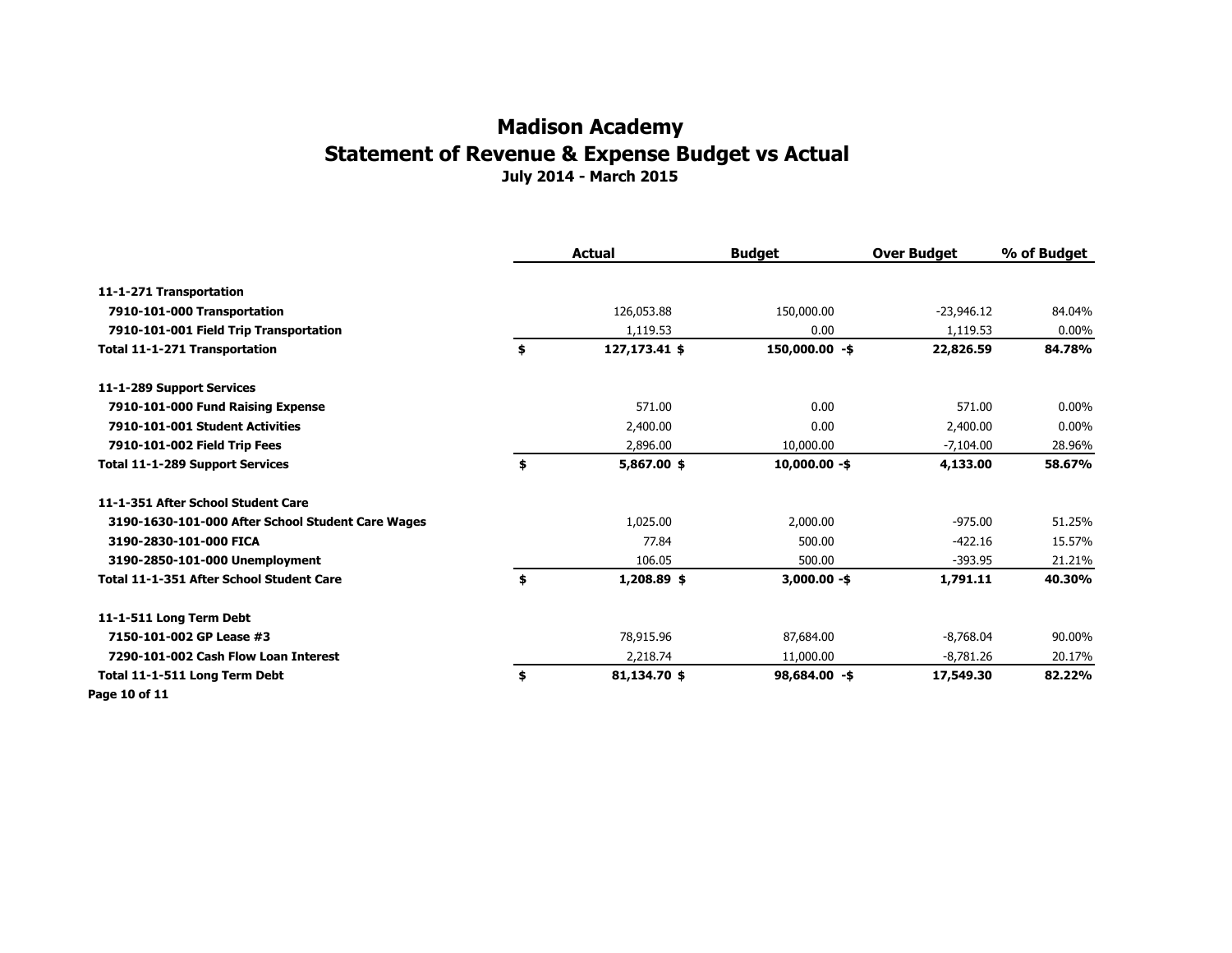|                                          |     | <b>Actual</b>   | <b>Budget</b>    | <b>Over Budget</b> | % of Budget |
|------------------------------------------|-----|-----------------|------------------|--------------------|-------------|
| 21-1-293 Athletics                       |     |                 |                  |                    |             |
| 3190-1560-101-000 Stipends Coaching      |     | 8,925.00        | 12,000.00        | $-3,075.00$        | 74.38%      |
| 3190-2830-101-000 Athletics FICA         |     | 391.92          | 300.00           | 91.92              | 130.64%     |
| 3190-2850-101-000 Athletics Unemployment |     | 234.76          | 300.00           | $-65.24$           | 78.25%      |
| 7410-101-000 Dues and Fees               |     | 7,469.96        | 0.00             | 7,469.96           | $0.00\%$    |
| 7910-101-000 Misc                        |     | 12,837.30       | 31,000.00        | $-18,162.70$       | 41.41%      |
| Total 21-1-293 Athletics                 | \$  | 29,858.94 \$    | $43,600.00 - $$  | 13,741.06          | 68.48%      |
| 25-1-297 Lunch                           |     |                 |                  |                    |             |
| 297-5610-850-000 Breakfast               |     | 22,477.86       | 30,000.00        | $-7,522.14$        | 74.93%      |
| 297-5610-851-000 Lunch                   |     | 87,031.82       | 138,000.00       | $-50,968.18$       | 63.07%      |
| 3190-1650-101-000 Lunch Aide Salaries    |     | 29,133.96       | 28,200.00        | 933.96             | 103.31%     |
| 3190-2830-101-000 FICA                   |     | 2,228.69        | 2,157.00         | 71.69              | 103.32%     |
| 3190-2850-101-000 Unemployment           |     | 1,841.56        | 1,400.00         | 441.56             | 131.54%     |
| 5990-101-000 Supplies/Materials          |     | 257.05          | 2,000.00         | $-1,742.95$        | 12.85%      |
| <b>Total 25-1-297 Lunch</b>              | \$  | 142,970.94 \$   | 201,757.00 -\$   | 58,786.06          | 70.86%      |
| 31-1-511 Debt Service                    |     |                 |                  |                    |             |
| 31-0-611-0000-0000 Op Tr from GF         |     | 860,868.09      | 1,031,533.00     | $-170,664.91$      | 83.46%      |
| <b>Total 31-1-511 Debt Service</b>       | \$  | 860,868.09 \$   | 1,031,533.00 -\$ | 170,664.91         | 83.46%      |
| <b>Total Expenses</b>                    |     | 4,954,464.49 \$ | 7,311,037.00 -\$ | 2,356,572.51       | 67.77%      |
| <b>Net Operating Income</b>              | -\$ | 1,233,862.67 \$ | 32,633.00 -\$    | 1,266,495.67       | -3781.03%   |

**Page 11 of 11**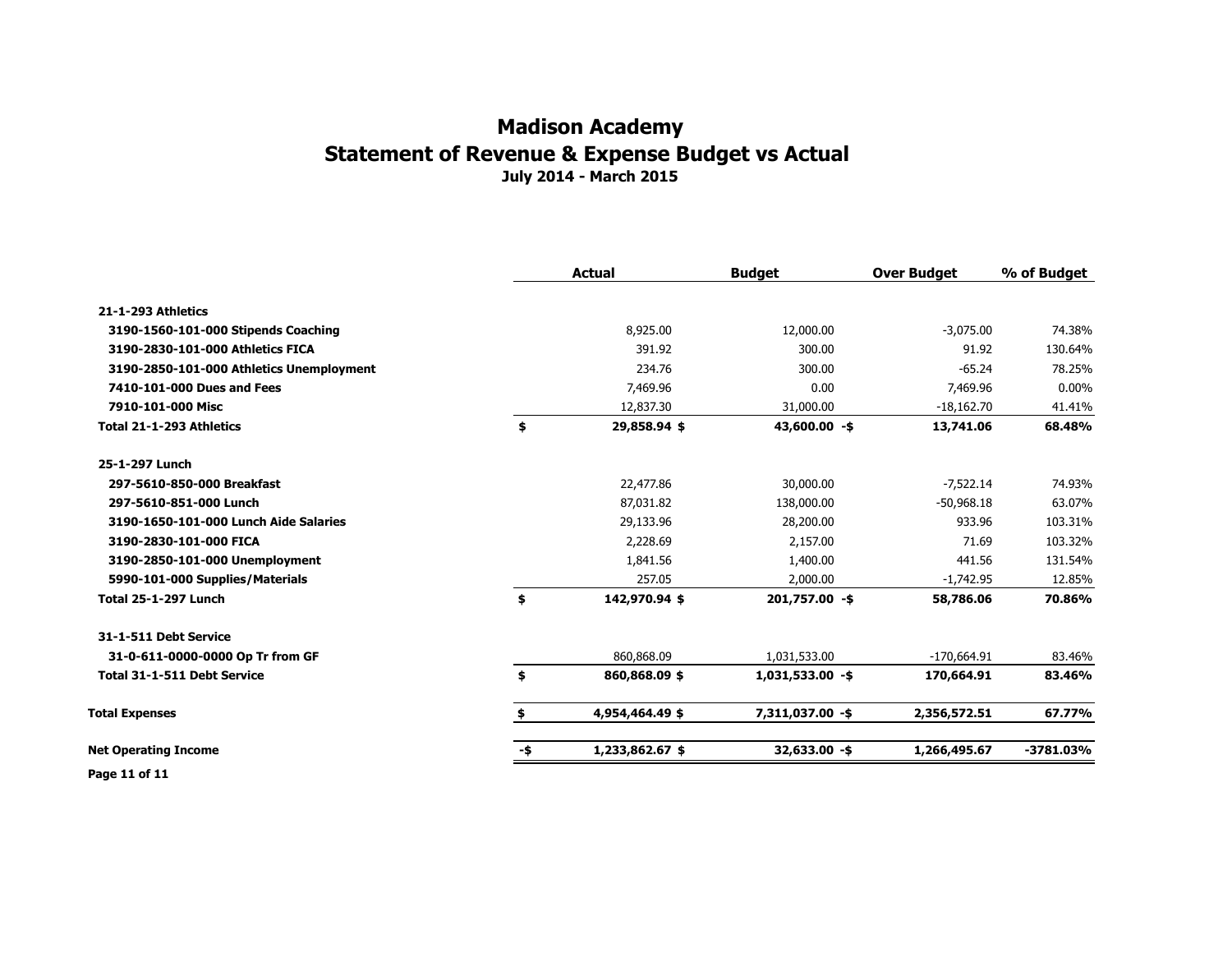|                                        | <b>Actual</b>         | <b>Budget</b>   | <b>Proposed Budget</b> |
|----------------------------------------|-----------------------|-----------------|------------------------|
| <b>Income</b>                          |                       |                 |                        |
| 11-0-172-000 Uniform Revenue           | 4,626.18              | 5,000.00        | 5,000.00               |
| 11-0-181-000 After School Student Care | 1,235.00              | 3,000.00        | 2,000.00               |
| 11-0-199-000 Miscellaneous Income      | 26,548.23             | 9,000.00        | 26,548.00              |
| 11-0-199-001 Fundraising Income        | 571.00                | 0.00            | 571.00                 |
| 11-0-199-002 Student Activities        | 392.00                | 0.00            | 392.00                 |
| 11-0-199-003 Bay Mills Grant           | 5,269.85              | 2,000.00        | 5,270.00               |
| 11-0-199-006 ERate Income              | 0.00                  | 3,000.00        | 3,000.00               |
| 11-0-199-007 Transportation Income     | 4,717.11              | 8,000.00        | 6,000.00               |
| 11-0-199-008 Athletics Income          | 3,252.63              | 6,000.00        | 4,000.00               |
| 11-0-311-010 State Aid                 | 3,394,975.24          | 6,183,947.00    | 6,249,184.00           |
| 11-0-312-010 Preschool                 | 0.00                  | 174,363.00      | 174,363.00             |
| 11-0-312-020 31A At Risk               | 111,937.79            | 201,833.00      | 205,240.00             |
| 11-0-312-020-1 31A Carry Over          | 0.00                  | 108,138.00      | 108,138.00             |
| 11-0-312-120- State Special Ed         | 33,269.97             | 0.00            | 53,611.00              |
| 11-0-414-140 Title I                   | 0.00                  | 246,607.00      | 246,607.00             |
| 11-0-414-210 Title II                  | 0.00                  | 10,077.00       | 10,077.00              |
| 11-0-417-120 IDEA                      | 0.00                  | 158,116.00      | 158,116.00             |
| 11-0-519-000 Special Ed Act18          | 18,647.26             | 26,000.00       | 26,000.00              |
| 25-0-161-110 Student Lunch Income      | 3,212.15              | 25,000.00       | 25,000.00              |
| 25-0-312-110 State Food Income         | 3,459.49              | 5,589.00        | 5,589.00               |
| 25-0-414-110 Federal Food Income       | 108,487.92            | 168,000.00      | 168,000.00             |
| Total Income                           | \$<br>3,720,601.82 \$ | 7,343,670.00 \$ | 7,482,706.00           |
| Gross Profit                           | \$<br>3,720,601.82 \$ | 7,343,670.00 \$ | 7,482,706.00           |

**Page 1 of 11**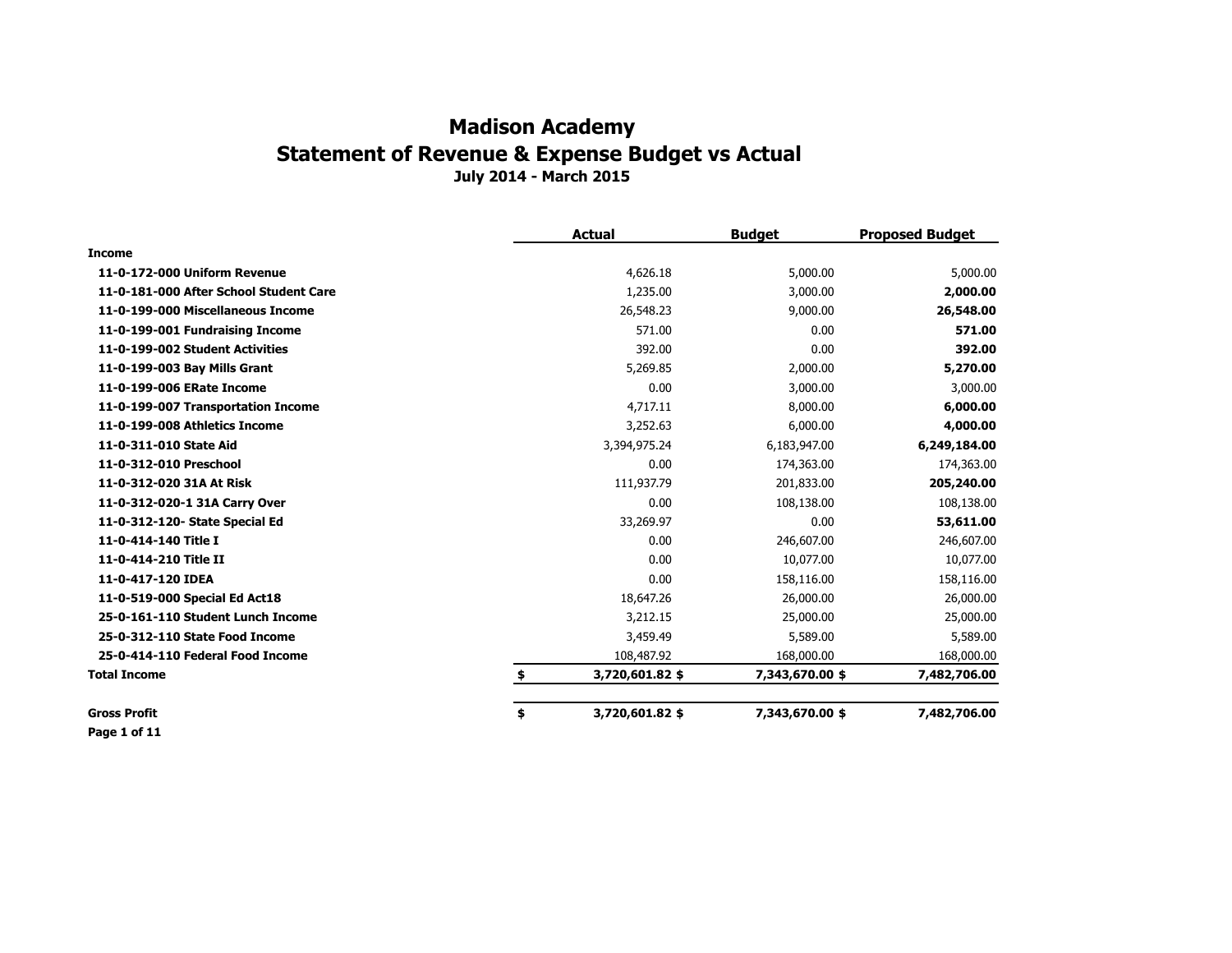|                                               | <b>Actual</b>         | <b>Budget</b>   | <b>Proposed Budget</b> |
|-----------------------------------------------|-----------------------|-----------------|------------------------|
| <b>Expenses</b>                               |                       |                 |                        |
| 11-1-111 Elementary                           |                       |                 |                        |
| 3110-1240-101-000 Teacher Salaries            | 396,095.72            | 501,084.00      | 501,084.00             |
| 3110-1240-101-001 Shared Services             | 613,000.23            | 989,527.00      | 989,527.00             |
| 3110-1870-101-000 Substitute Teachers         | 29,510.26             | 52,000.00       | 52,000.00              |
| 3110-2120-101-000 Life/Disability             | 4,528.28              | 22,359.00       | 22,359.00              |
| 3110-2130-101-000 Health                      | 59,668.17             | 112,585.00      | 112,585.00             |
| 3110-2130-101-001 Shared Service Health       | 94,160.50             | 159,375.00      | 159,375.00             |
| 3110-2820-101-000 401K                        | 1,617.17              | 119,249.00      | 119,249.00             |
| 3110-2830-101-000 FICA                        | 30,871.79             | 38,333.00       | 38,333.00              |
| 3110-2830-101-001 Shared Service FICA         | 45,573.71             | 75,699.00       | 75,699.00              |
| 3110-2840-101-000 WC                          | 0.00                  | 7,453.00        | 7,453.00               |
| 3110-2850-101-000 Unemployment                | 14,851.62             | 30,000.00       | 30,000.00              |
| 3110-2850-101-001 Shared Service Unemployment | 25,536.36             | 45,000.00       | 45,000.00              |
| 3110-601-000 Accelerated Math/Reader          | 0.00                  | 11,500.00       | 11,500.00              |
| 3220-101-000 Workshops                        | 695.00                | 2,000.00        | 2,000.00               |
| 5110-101-000 Teaching Supplies                | 12,736.98             | 8,000.00        | 17,000.00              |
| 5210-101-000 Textbooks                        | 10,408.83             | 9,500.00        | 10,500.00              |
| 7910-101-002 Uniforms                         | 3,327.59              | 5,000.00        | 5,000.00               |
| 7910-101-003 Miscellaneous                    | 616.69                | 1,000.00        | 1,000.00               |
| 7910-101-004 Shared Service Expense           | 150,000.12            | 150,000.00      | 150,000.00             |
| <b>Total 11-1-111 Elementary</b>              | \$<br>1,493,199.02 \$ | 2,339,664.00 \$ | 2,349,664.00           |
|                                               |                       |                 |                        |

**Page 2 of 11**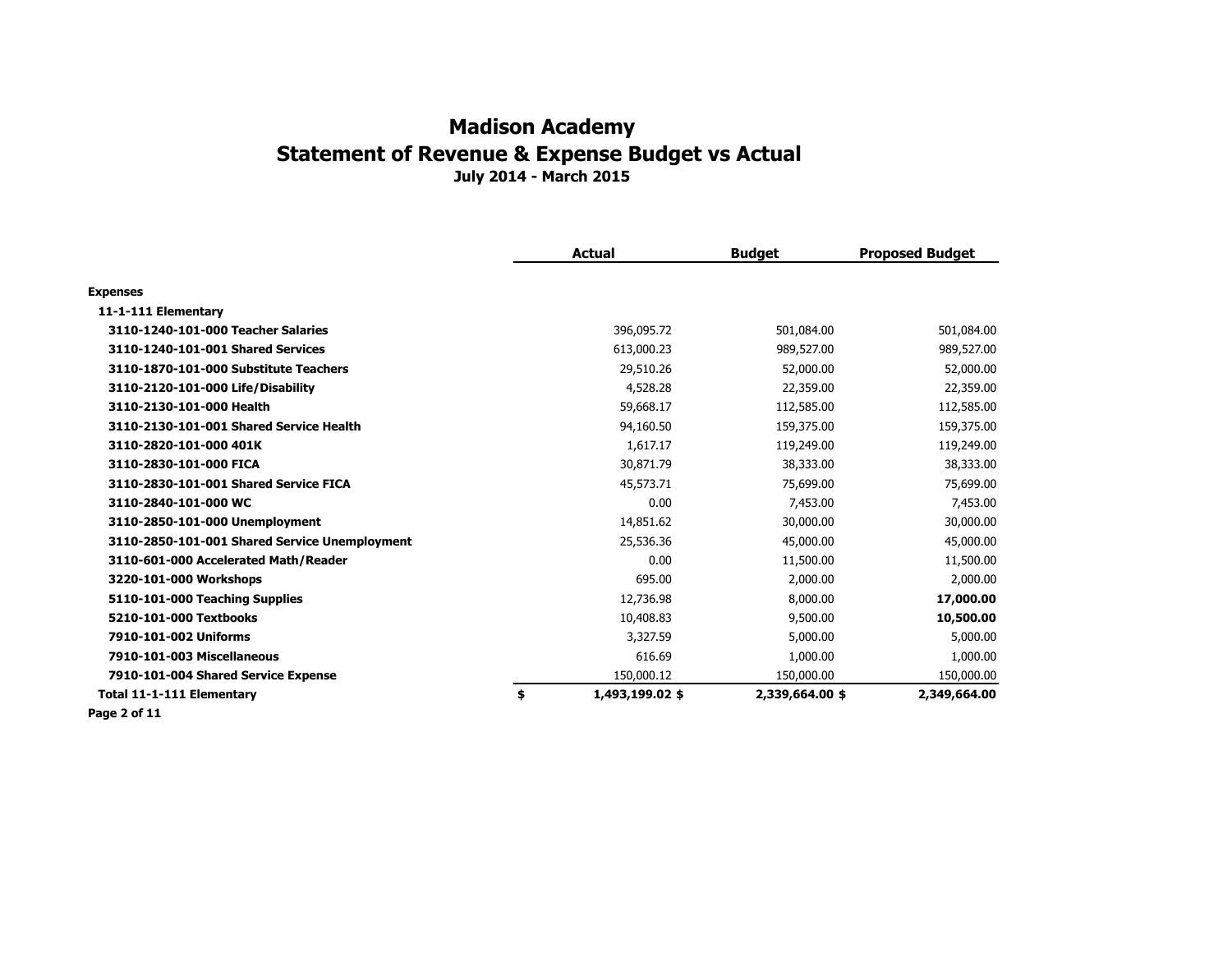|                                                         | Actual              | <b>Budget</b> | <b>Proposed Budget</b> |
|---------------------------------------------------------|---------------------|---------------|------------------------|
| 11-1-113 High School                                    |                     |               |                        |
| 3110-1240-101-000 Teacher Salaries                      | 252,770.31          | 262,093.00    | 262,093.00             |
| 3110-1240-601-000 Title I Intervention/ Credit Recovery | 154.35              | 0.00          | 0.00                   |
| 3110-2120-101-000 Life/Disability                       | 6,094.08            | 3,931.00      | 3,931.00               |
| 3110-2130-101-000 Health                                | 33,873.68           | 54,031.00     | 54,031.00              |
| 3110-2820-101-000 401K                                  | 0.00                | 20,967.00     | 20,967.00              |
| 3110-2830-101-000 FICA                                  | 19,122.67           | 20,050.00     | 20,050.00              |
| 3110-2840-101-000 Workers Comp                          | 0.00                | 1,310.00      | 1,310.00               |
| 3110-2850-101-000 Unemployment Comp                     | 9,657.93            | 12,000.00     | 12,000.00              |
| 3110-601-000 Title I Student Assessments                | 0.00                | 8,886.00      | 8,886.00               |
| 3110-601-001 Title I On-Line Credit Recovery            | 350.00              | 7,000.00      | 7,000.00               |
| 5110-101-000 Teaching Supplies                          | 2,928.61            | 6,000.00      | 6,000.00               |
| 5110-101-001 Online Class Fee                           | 4,635.83            | 5,000.00      | 5,000.00               |
| 5110-601-009 Title I Math/Reading Supplies              | 0.00                | 3,301.00      | 3,301.00               |
| 5210-101-000 Textbooks                                  | 1,694.97            | 2,000.00      | 2,000.00               |
| 7910-101-000 Miscellaneous                              | 300.00              | 500.00        | 500.00                 |
| Total 11-1-113 High School                              | \$<br>331,582.43 \$ | 407,069.00 \$ | 407,069.00             |
| .                                                       |                     |               |                        |

**Page 3 of 11**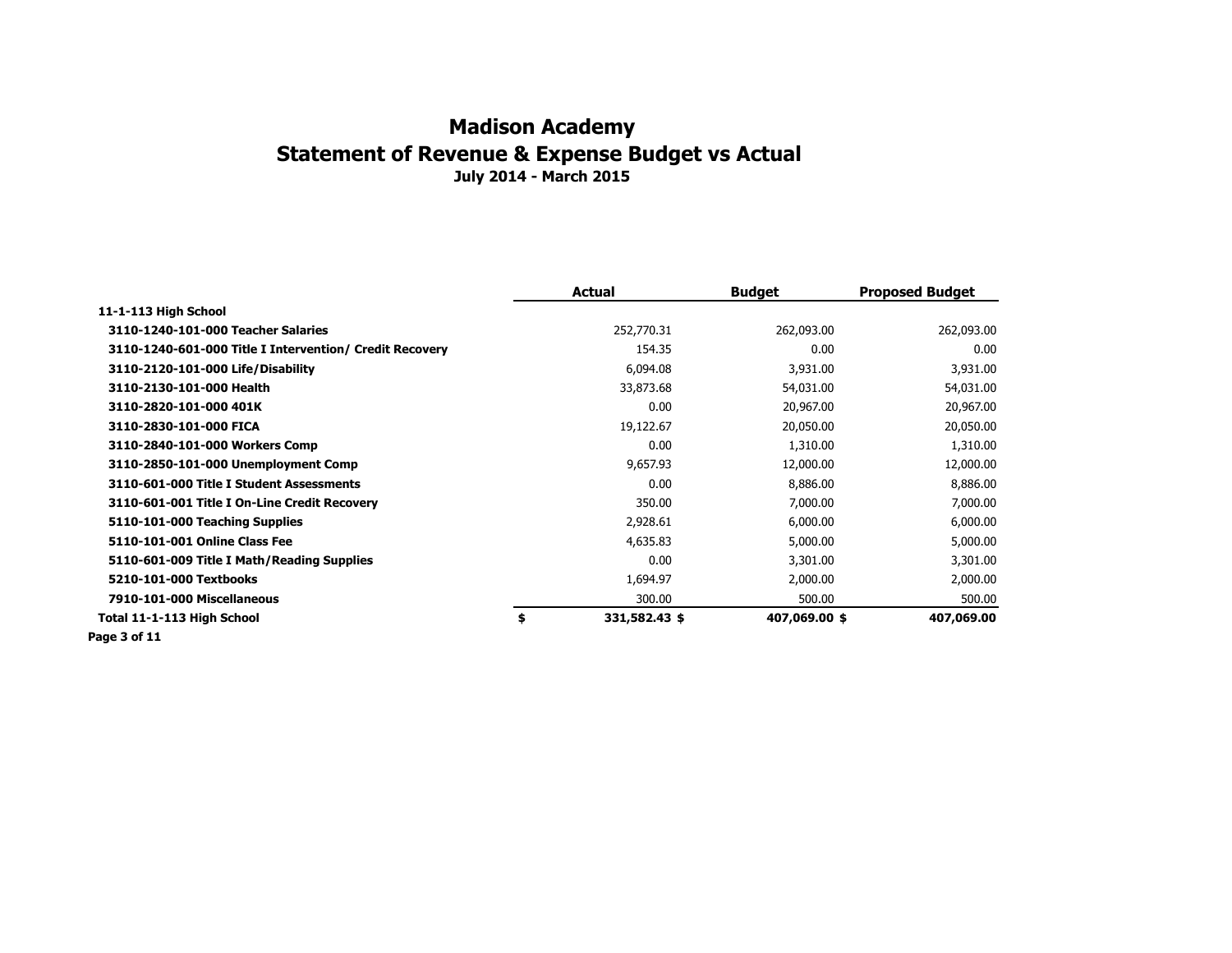|                                             | <b>Actual</b>      | <b>Budget</b> | <b>Proposed Budget</b> |
|---------------------------------------------|--------------------|---------------|------------------------|
| 11-1-118 Preschool                          |                    |               |                        |
| 3110-1240-343-000 GSRP Salary               | 52,410.57          | 76,905.00     | 76,905.00              |
| 3110-2120-343-000 GSRP Life/Disability      | 192.72             | 1,420.00      | 1,420.00               |
| 3110-2130-343-000 Health Care               | 13,589.58          | 36,335.00     | 36,335.00              |
| 3110-2820-343-000 GSRP 401K                 | 0.00               | 6,152.00      | 6,152.00               |
| 3110-2830-343-000 FICA                      | 3,436.23           | 5,883.00      | 5,883.00               |
| 3110-2840-343-000 GSRP Workers Comp         | 0.00               | 180.00        | 180.00                 |
| 3110-2850-343-000 Unemployment GSRP         | 2,704.49           | 4,694.00      | 4,694.00               |
| 3110-343-000 GSRP Substitutes               | 0.00               | 2,000.00      | 2,000.00               |
| 3110-343-000 Preschool Field Trip           | 620.00             | 0.00          | 0.00                   |
| 3220-343-000 GSRP Workshops                 | 180.00             | 0.00          | 0.00                   |
| 4210-343-000 GSRP Rent                      | 0.00               | 19,209.00     | 19,209.00              |
| 5110-343-000 GSRP Teaching Supplies         | 4,850.81           | 13,293.00     | 13,293.00              |
| 6420-343-000 GSRP Capital Outlay            | 0.00               | 2,671.00      | 2,671.00               |
| 7410-343-000 Dues/Fees                      | 0.00               | 620.00        | 620.00                 |
| 7910-343-000 Pre-K Snacks                   | 1,329.50           | 0.00          | 0.00                   |
| Total 11-1-118 Preschool                    | \$<br>79,313.90 \$ | 169,362.00 \$ | 169,362.00             |
| 11-1-119 Basic Program- Summer School       |                    |               |                        |
| 5110-306-000 31A Summer School              | 506.97             | 50,000.00     | 50,000.00              |
| Total 11-1-119 Basic Program- Summer School | \$<br>$506.97$ \$  | 50,000.00 \$  | 50,000.00              |
| Page 4 of 11                                |                    |               |                        |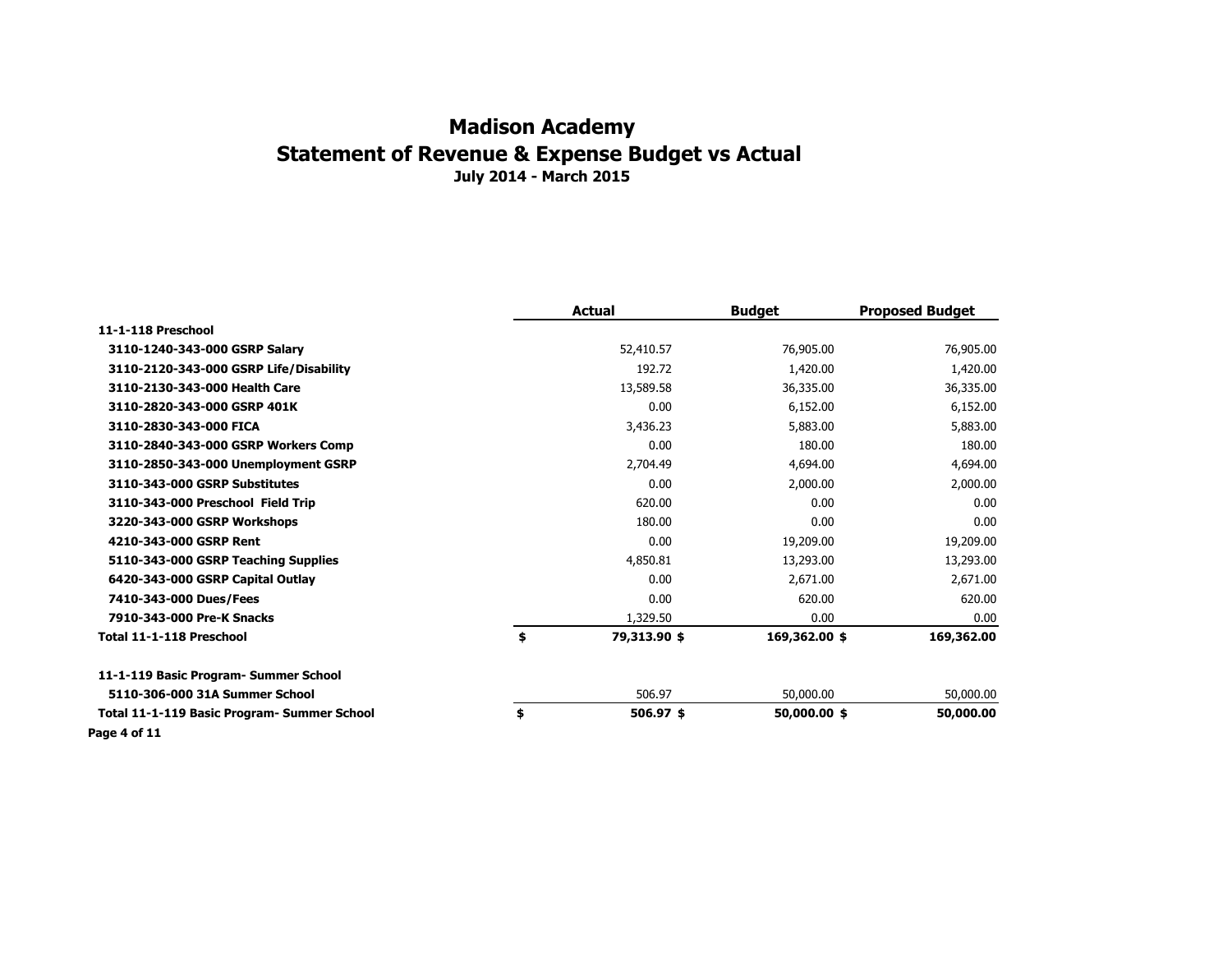|                                            | Actual              | <b>Budget</b> | <b>Proposed Budget</b> |
|--------------------------------------------|---------------------|---------------|------------------------|
| 11-1-122 Special Education                 |                     |               |                        |
| 3110-1240-101-000 Special Ed Salaries      | 49,862.01           | 73,000.00     | 73,000.00              |
| 3110-1240-801-000 Special Ed IDEA Salaries | 85,229.66           | 110,331.00    | 110,331.00             |
| 3110-2120-101-000 Life/Disability          | 218.40              | 1,095.00      | 1,095.00               |
| 3110-2120-801-000 Life/Disability IDEA     | 112.63              | 1,655.00      | 1,655.00               |
| 3110-2130-101-000 Health                   | 4,556.35            | 12,000.00     | 12,000.00              |
| 3110-2130-801-000 Health IDEA              | 11,077.09           | 20,375.00     | 20,375.00              |
| 3110-2820-101-000 401K                     | 0.00                | 5,840.00      | 5,840.00               |
| 3110-2820-801-000 401K IDEA                | 0.00                | 8,826.00      | 8,826.00               |
| 3110-2830-101-000 FICA                     | 3,698.88            | 5,585.00      | 5,585.00               |
| 3110-2830-801-000 FICA IDEA                | 6,398.68            | 8,440.00      | 8,440.00               |
| 3110-2840-101-000 WC                       | 0.00                | 917.00        | 917.00                 |
| 3110-2850-101-000 Unemployment             | 3,160.02            | 3,000.00      | 3,000.00               |
| 3110-2850-801-000 IDEA Unemployment        | 2,354.31            | 3,000.00      | 3,000.00               |
| 3190-101-000 Contracted Services           | 63,306.11           | 70,000.00     | 85,000.00              |
| 5110-101-000 Special Ed Supplies           | 173.10              | 2,000.00      | 2,000.00               |
| <b>Total 11-1-122 Special Education</b>    | \$<br>230,147.24 \$ | 326,064.00 \$ | 341,064.00             |
| .                                          |                     |               |                        |

**Page 5 of 11**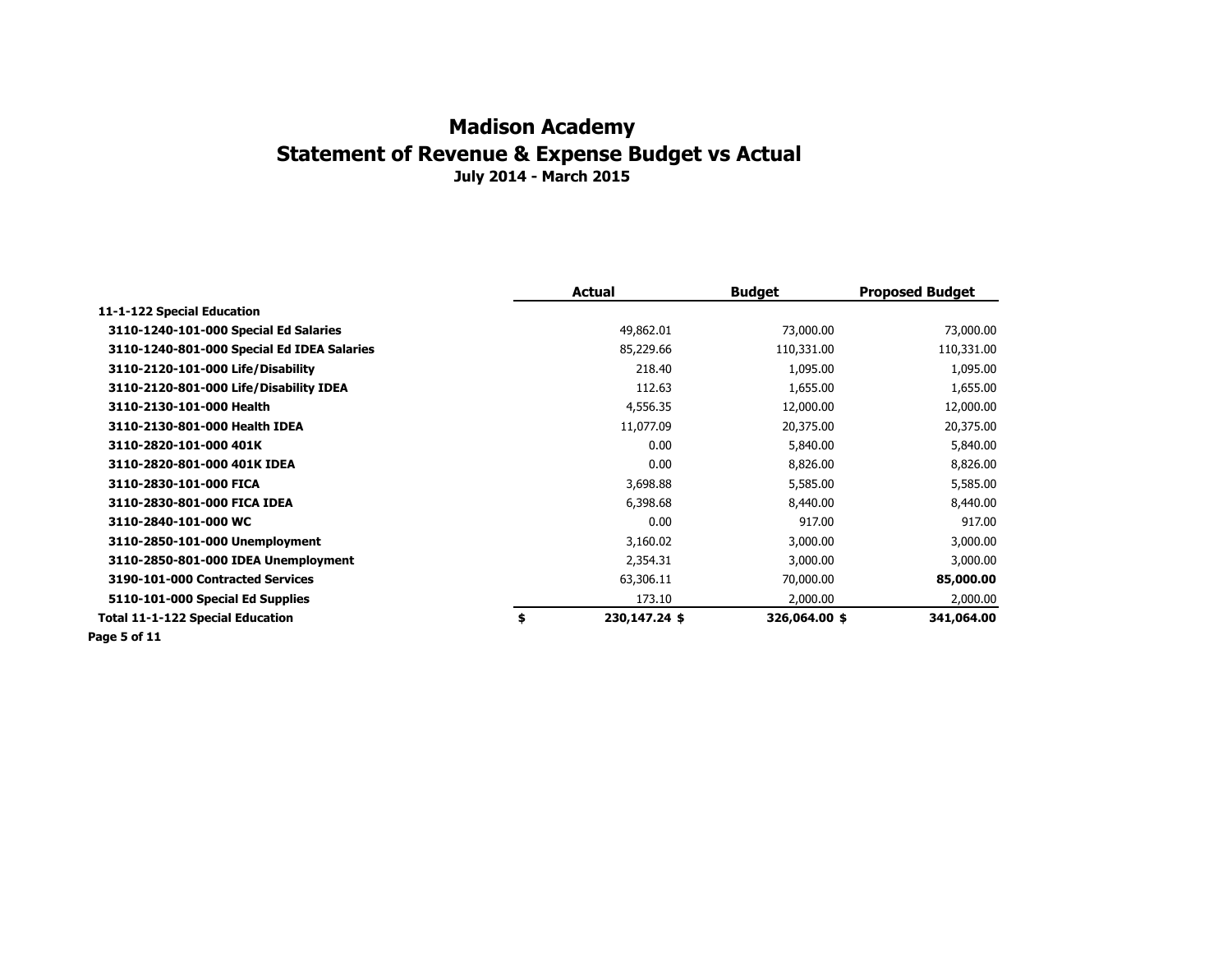**July 2014 - March 2015**

|                                              | <b>Actual</b>       | <b>Budget</b> | <b>Proposed Budget</b> |
|----------------------------------------------|---------------------|---------------|------------------------|
| 11-1-125 Compensatory Education              |                     |               |                        |
| 3110-1240-601-000 Title 1 Salaries           | 104,635.30          | 139,030.00    | 139,030.00             |
| 3110-1630-306-000 Parapro Salaries 31A       | 105,572.74          | 176,834.00    | 176,834.00             |
| 3110-2120-306-000 Life/Disability 31A        | 244.08              | 2,653.00      | 2,653.00               |
| 3110-2120-601-000 Life/Disability Title I    | 105.18              | 2,085.00      | 2,085.00               |
| 3110-2130-306-000 Health 31A                 | 4,646.90            | 35,125.00     | 35,125.00              |
| 3110-2130-601-000 Health Title I             | 21,783.62           | 36,750.00     | 36,750.00              |
| 3110-2820-306-000 401K 31A                   | 0.00                | 14,147.00     | 14,147.00              |
| 3110-2820-601-000 401K Title I               | 0.00                | 11,122.00     | 11,122.00              |
| 3110-2830-306-000 FICA 31A                   | 8,042.80            | 13,528.00     | 13,528.00              |
| 3110-2830-601-000 FICA Title I               | 7,539.19            | 10,636.00     | 10,636.00              |
| 3110-2850-306-000 Unemployment 31A           | 4,271.39            | 4,500.00      | 4,500.00               |
| 3110-2850-601-000 Unemployment Title I       | 2,919.64            | 4,000.00      | 4,000.00               |
| 6410-306-000 Tech Supplies 31A               | 0.00                | 13,185.00     | 13,185.00              |
| <b>Total 11-1-125 Compensatory Education</b> | \$<br>259,760.84 \$ | 463,595.00 \$ | 463,595.00             |
| 11-1-216 Social Worker                       |                     |               |                        |
| 3130-1440-101-000 Social Worker              | 2,333.34            | 0.00          | 0.00                   |
| 3130-1440-306-000 Social Worker 31A Salary   | 18,479.22           | 28,000.00     | 28,000.00              |
| 3130-2120-101-000 Life/Disability            | 170.88              | 0.00          | 0.00                   |
| 3130-2120-306-000 31A Life/Disability        | 0.00                | 420.00        | 420.00                 |
| 3130-2130-101-000 Social Worker Health       | $-162.70$           | 0.00          | 0.00                   |
| 3130-2130-306-000 31A Health                 | 7,420.38            | 12,000.00     | 12,000.00              |
| 3130-2820-306-000 SW 401K 31A                | 0.00                | 2,240.00      | 2,240.00               |
| 3130-2830-101-000 Social Worker FICA         | 166.06              | 0.00          | 0.00                   |
| 3130-2830-306-000 31A FICA                   | 1,220.23            | 2,142.00      | 2,142.00               |
| 3130-2830-801-000 FICA IDEA                  | 84.47               | 0.00          | 0.00                   |
| 3130-2850-101-000 Social Worker Unemployment | 195.02              | 0.00          | 0.00                   |
| 3130-2850-306-000 31A Unemp                  | 417.23              | 800.00        | 800.00                 |
| Total 11-1-216 Social Worker                 | \$<br>30,324.13 \$  | 45,602.00 \$  | 45,602.00              |
|                                              |                     |               |                        |

**Page 6 of 11**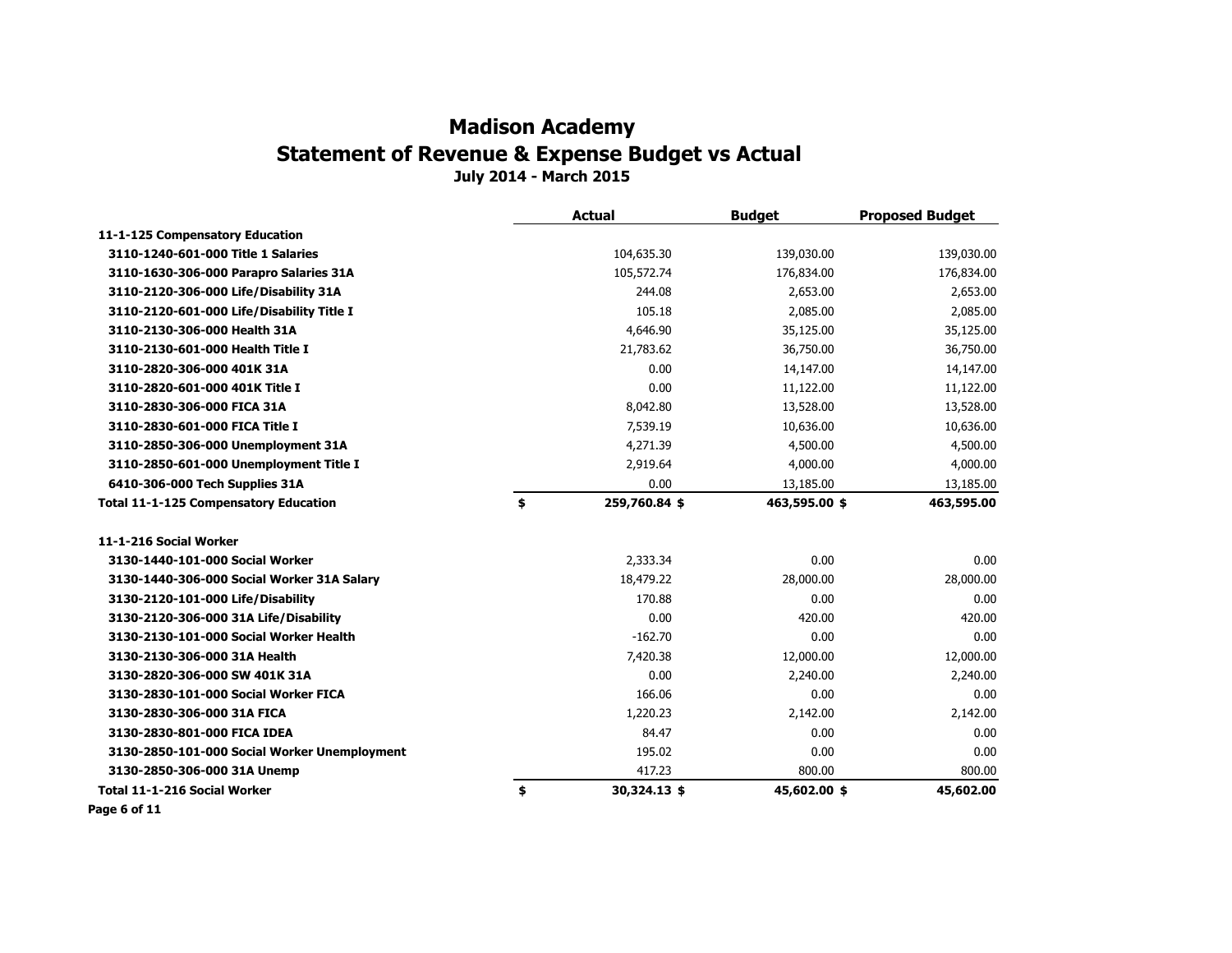**July 2014 - March 2015**

|                                                       | <b>Actual</b>      | <b>Budget</b> | <b>Proposed Budget</b> |
|-------------------------------------------------------|--------------------|---------------|------------------------|
| 11-1-221 Improvement of Instruction                   |                    |               |                        |
| 3220-101-000 Tuition Reimbursement                    | 4,845.00           | 5,000.00      | 9,000.00               |
| 3220-762-012 Title IIA Teach Like a Champion Training | 0.00               | 890.00        | 890.00                 |
| 3220-762-013 Teacher Mentoring                        | 5,421.25           | 4,151.00      | 4,151.00               |
| Total 11-1-221 Improvement of Instruction             | \$<br>10,266.25 \$ | 10,041.00 \$  | 14,041.00              |
| 11-1-225 Instruction Related Technology               |                    |               |                        |
| 3110-762-000 Title IIA Computer Lab                   | 0.00               | 5,036.00      | 5,036.00               |
| 5110-601-001 Title I Computer Lab                     | 0.00               | 11,097.00     | 11,097.00              |
| <b>Total 11-1-225 Instruction Related Technology</b>  | \$<br>$0.00$ \$    | 16,133.00 \$  | 16,133.00              |
| 11-1-226 Supervision and Direction                    |                    |               |                        |
| 3150-1160-343-000 GSRP Supervision                    | 0.00               | 5,000.00      | 5,000.00               |
| <b>Total 11-1-226 Supervision and Direction</b>       | \$<br>$0.00$ \$    | $5,000.00$ \$ | 5,000.00               |
| 11-1-227 Student Services                             |                    |               |                        |
| 3110-601-000 Student Assessments                      | 0.00               | 1,200.00      | 1,200.00               |
| 5110-101-000 Testing                                  | 9,847.60           | 12,000.00     | 12,000.00              |
| <b>Total 11-1-227 Student Services</b>                | \$<br>9,847.60 \$  | 13,200.00 \$  | 13,200.00              |
| 11-1-231 General Administration                       |                    |               |                        |
| 3170-101-000 Attorney                                 | 2,554.49           | 8,000.00      | 8,000.00               |
| 3180-101-000 Audit                                    | 15,977.05          | 16,000.00     | 16,000.00              |
| 3190-101-000 Board Secretary                          | 881.69             | 1,450.00      | 1,450.00               |
| 3510-101-000 Advertising                              | 8,682.31           | 12,000.00     | 12,000.00              |
| 7910-101-000 Background                               | 820.00             | 1,000.00      | 1,000.00               |
| <b>Total 11-1-231 General Administration</b>          | \$<br>28,915.54 \$ | 38,450.00 \$  | 38,450.00              |
| Page 7 of 11                                          |                    |               |                        |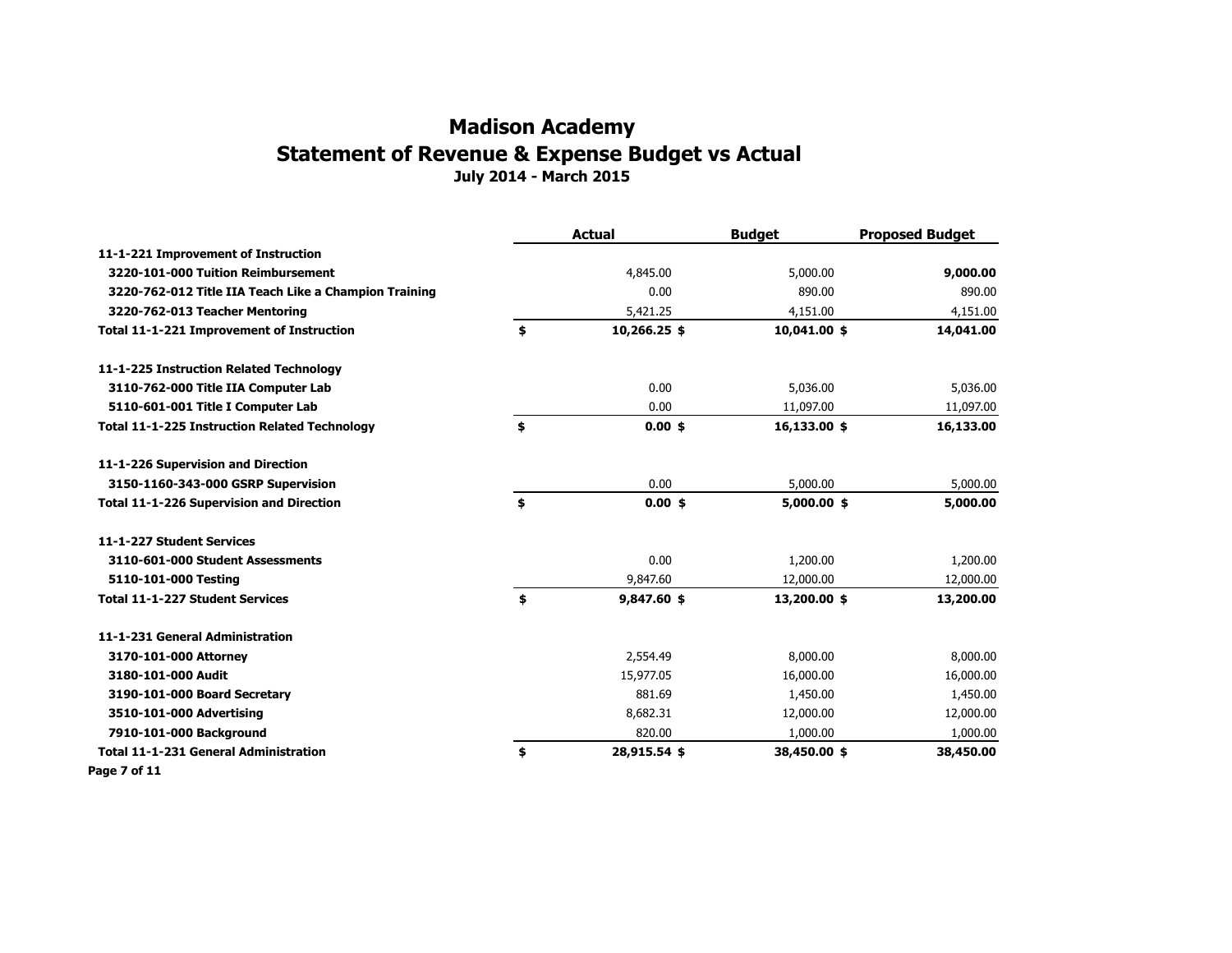**July 2014 - March 2015**

|                                                                    | <b>Actual</b>                     | <b>Budget</b>               | <b>Proposed Budget</b>   |
|--------------------------------------------------------------------|-----------------------------------|-----------------------------|--------------------------|
| 11-1-232 Exec. Administration                                      |                                   |                             |                          |
| 3190-101-000 Purchased ESP Management Fees                         | 353,527.44                        | 618,395.00                  | 624,918.00               |
| 3190-101-001 Bay Mills Fees<br>Total 11-1-232 Exec. Administration | \$<br>107,050.80<br>460,578.24 \$ | 183,328.00<br>801,723.00 \$ | 187,475.00<br>812,393.00 |
|                                                                    |                                   |                             |                          |
| 3150-1190-101-000 Principal & Admin Salaries                       | 232,198.85                        | 367,993.00                  | 367,993.00               |
| 3150-2120-101-000 Life/Disability                                  | 1,765.14                          | 5,520.00                    | 5,520.00                 |
| 3150-2130-101-000 Health                                           | 39,097.67                         | 70,375.00                   | 70,375.00                |
| 3150-2820-101-000 401K                                             | 0.00                              | 12,649.00                   | 12,649.00                |
| 3150-2830-101-000 FICA                                             | 17,172.18                         | 28,151.00                   | 28,151.00                |
| 3150-2840-101-000 WC                                               | 0.00                              | 1,840.00                    | 1,840.00                 |
| 3150-2850-101-000 Unemployment                                     | 6,202.13                          | 8,500.00                    | 8,500.00                 |
| 3220-101-000 Workshops                                             | 1,288.25                          | 5,000.00                    | 5,000.00                 |
| 3430-101-000 Postage                                               | 3,848.06                          | 3,500.00                    | 4,500.00                 |
| 3610-101-000 Copying                                               | 12,771.46                         | 18,000.00                   | 18,000.00                |
| 5910-101-000 Office Supplies                                       | 3,400.29                          | 5,000.00                    | 5,000.00                 |
| 5910-101-001 Paper Supply                                          | 4,272.68                          | 4,000.00                    | 5,500.00                 |
| 7410-101-000 Dues/Fees                                             | 3,699.00                          | 5,000.00                    | 5,000.00                 |
| 7910-101-000 Miscellaneous                                         | 933.38                            | 2,000.00                    | 2,000.00                 |
| <b>Total 11-1-241 School Administration</b>                        | \$<br>326,649.09 \$               | 537,528.00 \$               | 540,028.00               |
| 11-1-259 Other Business Service                                    |                                   |                             |                          |
| 3920-101-000 General Insurance                                     | 15,500.20                         | 31,000.00                   | 31,000.00                |
| 7410-101-000 Bank Fees                                             | 10,091.50                         | 1,000.00                    | 12,000.00                |
| 7410-101-001 Loan Fees                                             | 200.00                            | 0.00                        | 200.00                   |
| <b>Total 11-1-259 Other Business Service</b>                       | \$<br>25,791.70 \$                | 32,000.00 \$                | 43,200.00                |
| Page 8 of 11                                                       |                                   |                             |                          |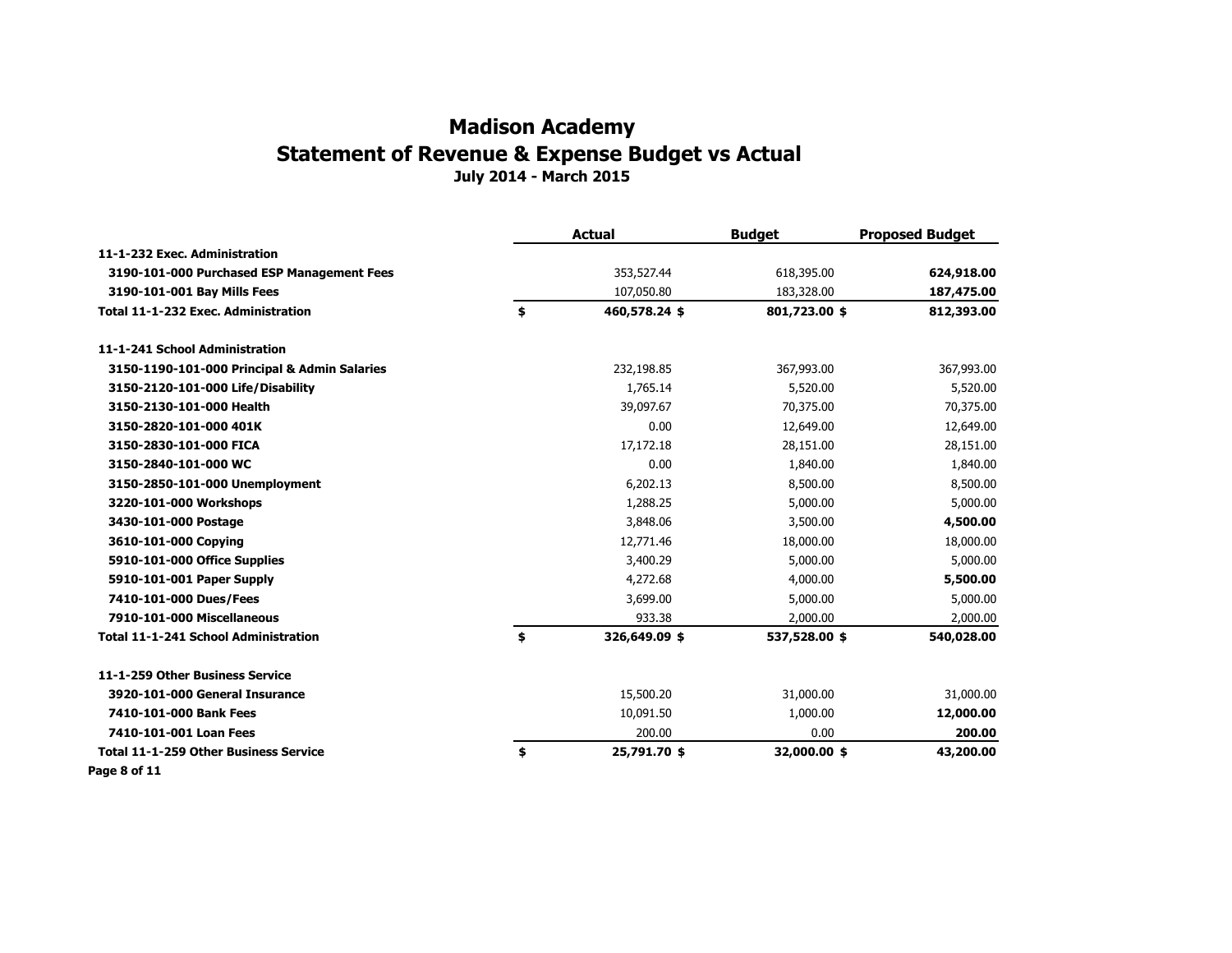**July 2014 - March 2015**

|                                                    | <b>Actual</b>       | <b>Budget</b> | <b>Proposed Budget</b> |
|----------------------------------------------------|---------------------|---------------|------------------------|
| 11-1-261 Operations & Maintenance                  |                     |               |                        |
| 3150-1640-101-000 Janitor Salaries                 | 10,874.36           | 33,325.00     | 33,325.00              |
| 3150-2120-101-000 Life/Disability                  | 205.56              | 500.00        | 500.00                 |
| 3150-2130-101-000 Health                           | 1,363.33            | 13,175.00     | 13,175.00              |
| 3150-2130-306-000 31A Health                       | 2,000.52            | 0.00          | 0.00                   |
| 3150-2820-101-000 401K                             | 0.00                | 2,666.00      | 2,666.00               |
| 3150-2830-101-000 FICA                             | 786.49              | 2,549.00      | 2,549.00               |
| 3150-2840-101-000 WC                               | 0.00                | 167.00        | 167.00                 |
| 3150-2850-101-000 Unemployment Comp                | 372.71              | 2,400.00      | 2,400.00               |
| 3190-101-000 Cleaning                              | 76,495.00           | 103,000.00    | 103,000.00             |
| 3410-101-000 Telephone                             | 4,870.36            | 6,000.00      | 7,000.00               |
| 3490-101-000 Internet                              | 6,837.49            | 8,000.00      | 8,000.00               |
| 3830-101-000 Water/Sewer                           | 38,796.16           | 40,000.00     | 45,000.00              |
| 3840-101-000 Waste                                 | 7,272.72            | 8,500.00      | 10,000.00              |
| 3890-101-000 Security                              | 3,959.90            | 5,000.00      | 5,000.00               |
| 4110-101-000 Building Repairs & Maintenance        | 21,216.64           | 12,000.00     | 30,000.00              |
| 4110-101-000 Lawn/Snow                             | 38,120.00           | 40,000.00     | 47,000.00              |
| 4120-101-000 Equipment Repairs & Maintenance       | 34,685.77           | 7,000.00      | 45,000.00              |
| 4140-101-000 Tech Software & Supplies              | 528.83              | 2,500.00      | 2,500.00               |
| 4140-101-001 Web Tech Contracts                    | 8,404.75            | 1,500.00      | 1,500.00               |
| 4140-101-003 SRSD Contracts                        | 3,983.00            | 8,000.00      | 8,000.00               |
| 4190-101-000 HVAC Repair & Maint.                  | 11,600.00           | 14,000.00     | 14,000.00              |
| 4910-101-000 Tech Repair & Maint.                  | 17,871.18           | 35,750.00     | 35,750.00              |
| 5510-101-000 Gas                                   | 37,636.11           | 45,000.00     | 45,000.00              |
| 5520-101-000 Electric                              | 38,174.91           | 65,500.00     | 65,500.00              |
| 5990-101-000 Janitorial Supplies                   | 17,771.73           | 20,000.00     | 25,000.00              |
| 6420-101-000 CO- Tech Hardware NonDepreciable      | 26,496.00           | 30,000.00     | 30,000.00              |
| 6420-101-001 CO-Furniture NonDepreicable           | 6,216.75            | 7,500.00      | 7,500.00               |
| 7910-101-000 Miscellaneous                         | 1,959.30            | 3,000.00      | 3,000.00               |
| <b>Total 11-1-261 Operations &amp; Maintenance</b> | \$<br>418,499.57 \$ | 517,032.00 \$ | 592,532.00             |
| Page 9 of 11                                       |                     |               |                        |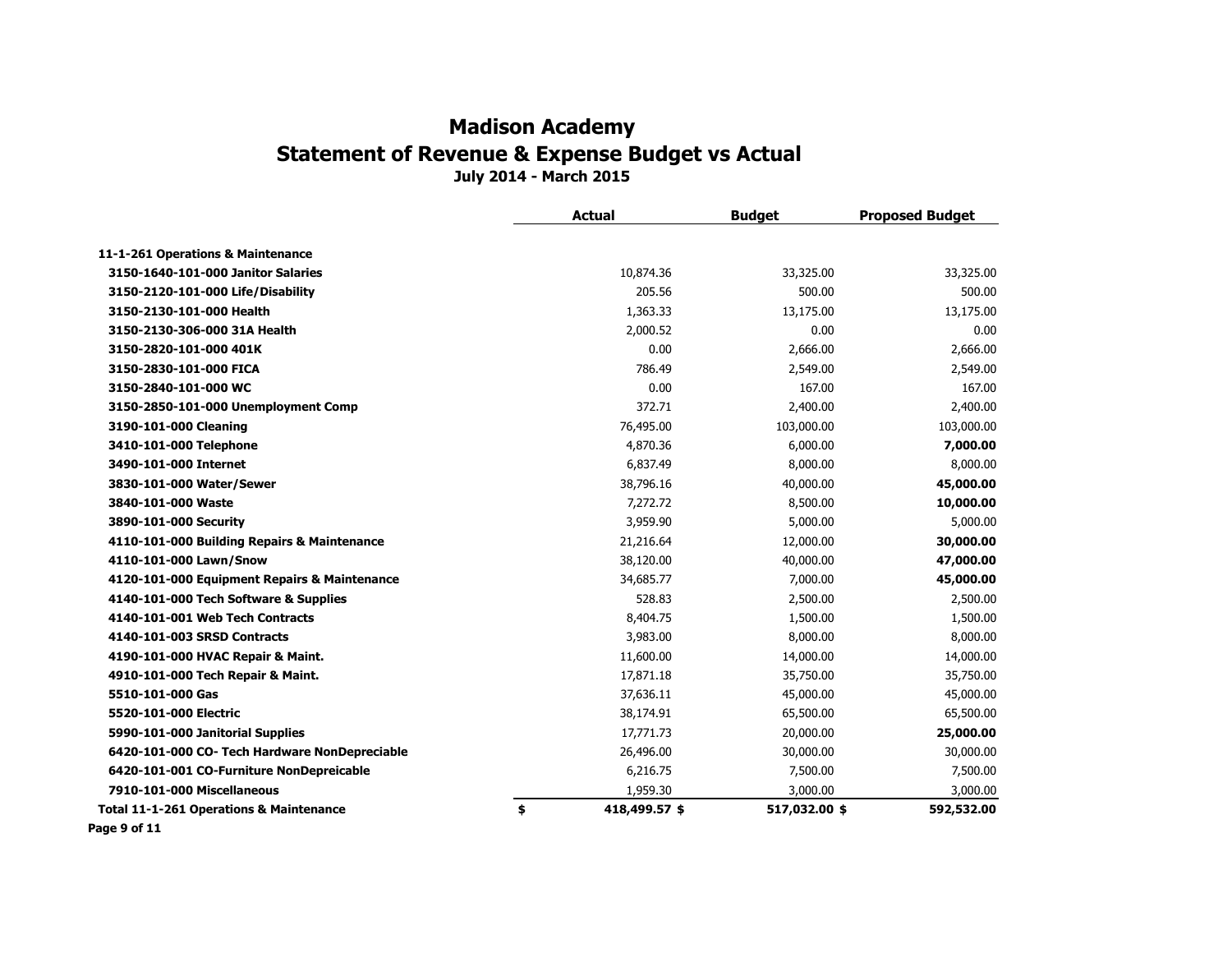#### **July 2014 - March 2015 Madison Academy Statement of Revenue & Expense Budget vs Actual**

**Actual Budget Proposed Budget 11-1-271 Transportation 7910-101-000 Transportation** 126,053.88 150,000.00 **160,000.00 7910-101-001 Field Trip Transportation** 1,119.53 0.00 **2,000.00 Total 11-1-271 Transportation \$ 127,173.41 \$ 150,000.00 \$ 162,000.00 11-1-289 Support Services 7910-101-000 Fund Raising Expense** 571.00 0.00 **1,000.00 7910-101-001 Student Activities** 2,400.00 0.00 **3,000.00 7910-101-002 Field Trip Fees** 2,896.00 10,000.00 **4,000.00 Total 11-1-289 Support Services \$ 5,867.00 \$ 10,000.00 \$ 8,000.00 11-1-351 After School Student Care 3190-1630-101-000 After School Student Care Wages** 1,025.00 2,000.00 2,000.00 **3190-2830-101-000 FICA** 500.00 500.00 500.00 500.00 500.00 500.00 500.00 500.00 500.00 500.00 500.00 500.00 500  **3190-2850-101-000 Unemployment** 106.05 500.00 500.00  **Total 11-1-351 After School Student Care \$ 1,208.89 \$ 3,000.00 \$ 3,000.00 11-1-511 Long Term Debt 7150-101-002 GP Lease #3** 87,684.00 87,684.00 87,684.00 87,684.00 **87,684.00 7290-101-002 Cash Flow Loan Interest** 2,218.74 11,000.00 11,000.00  **Total 11-1-511 Long Term Debt \$ 81,134.70 \$ 98,684.00 \$ 98,684.00 Page 10 of 11**